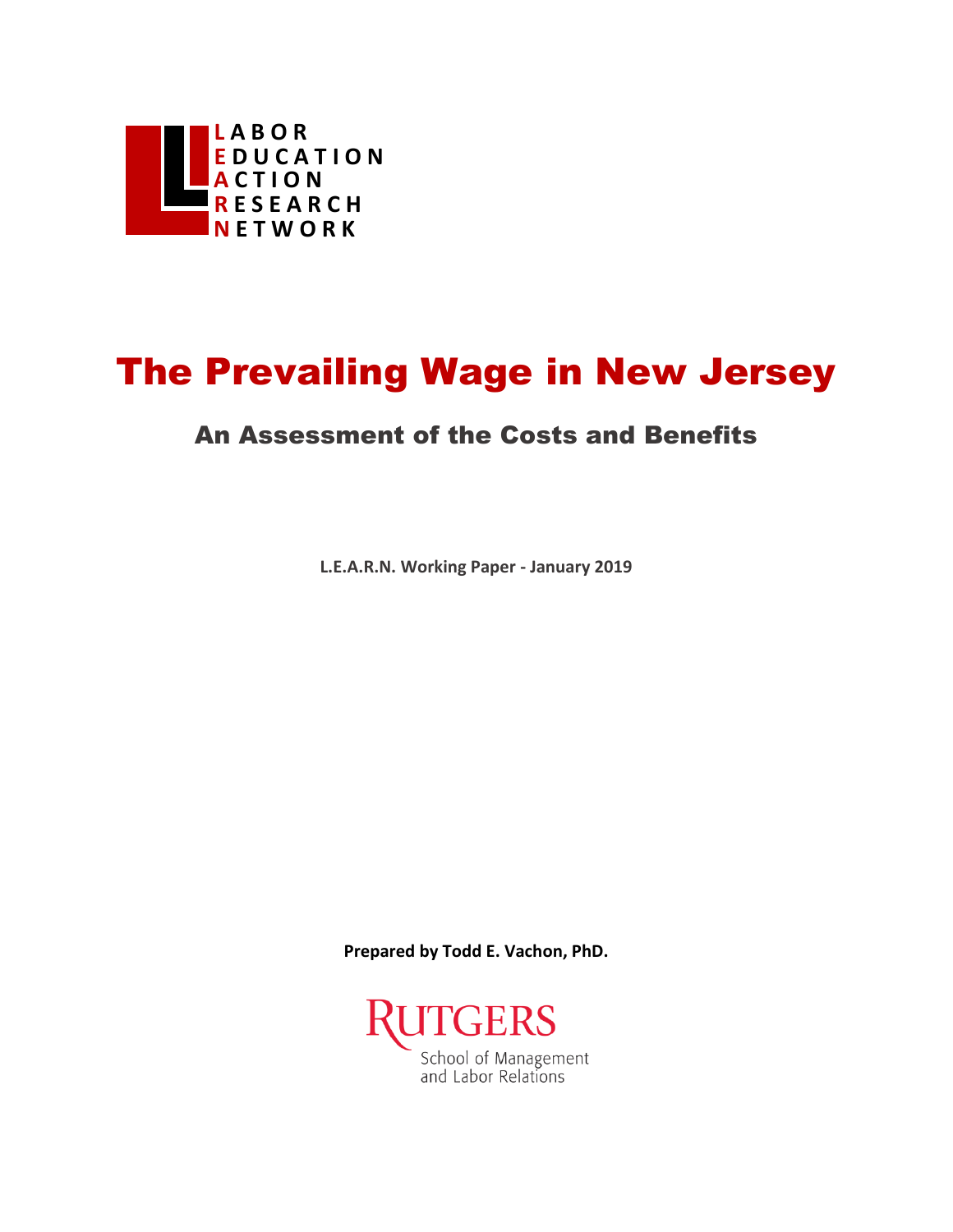# **Executive Summary**

The New Jersey Prevailing Wage Act of 1964, often referred to as a "Mini Davis-Bacon Act" ascertains wage and benefit standards for public construction projects in New Jersey that are paid for using state and local taxpayer dollars. The policy is designed such that workers employed on public construction projects receive family-supporting compensation reflective of the local market rate. The main purpose of a prevailing wage law is to maintain local labor quality, training, and wage standards and to support the local economy in the competitive public bidding process. The law creates a level playing field for all contractors by ensuring that workers are paid an appropriate wage based on job classification and skill, incentivizing contractors to compete over factors other than labor costs, such as worker productivity, materials costs, technological proficiencies, management practices, and profit margins (Bruno and Manzo 2017; Duncan and Ormiston 2017).

This working paper assesses 10 key aspects of New Jersey's prevailing wage law: overall construction costs, wages and economic impacts, tax revenues, poverty and reliance on public assistance, healthcare and retirement, social mobility, fair and local contracting, human capital and skills, workplace safety, and quality of work and timeliness of completion. In sum, we offer the following key findings:

A survey of the peer-reviewed economic research on the impact of prevailing wage laws indicates that laws like New Jersey's protect wage standards, increase productivity, promote efficiency and afford greater safety with no, or at worst negligible, effect on total costs.

New Jersey's prevailing wage law also:

• has a positive impact on the wages of blue-collar construction workers, helping to make it the highest paying blue-collar occupation in the state and contributing an additional \$138-\$276 million to the state economy each year.

• generates between \$3million and \$6 million in additional tax revenue for the state of New Jersey each year.

• contributes to reduced poverty among construction workers and lower levels of reliance on state subsidies.

• helps to increase the percent of workers who are covered by employment-based health insurance as well the number of workers that have employment-based retirement benefits.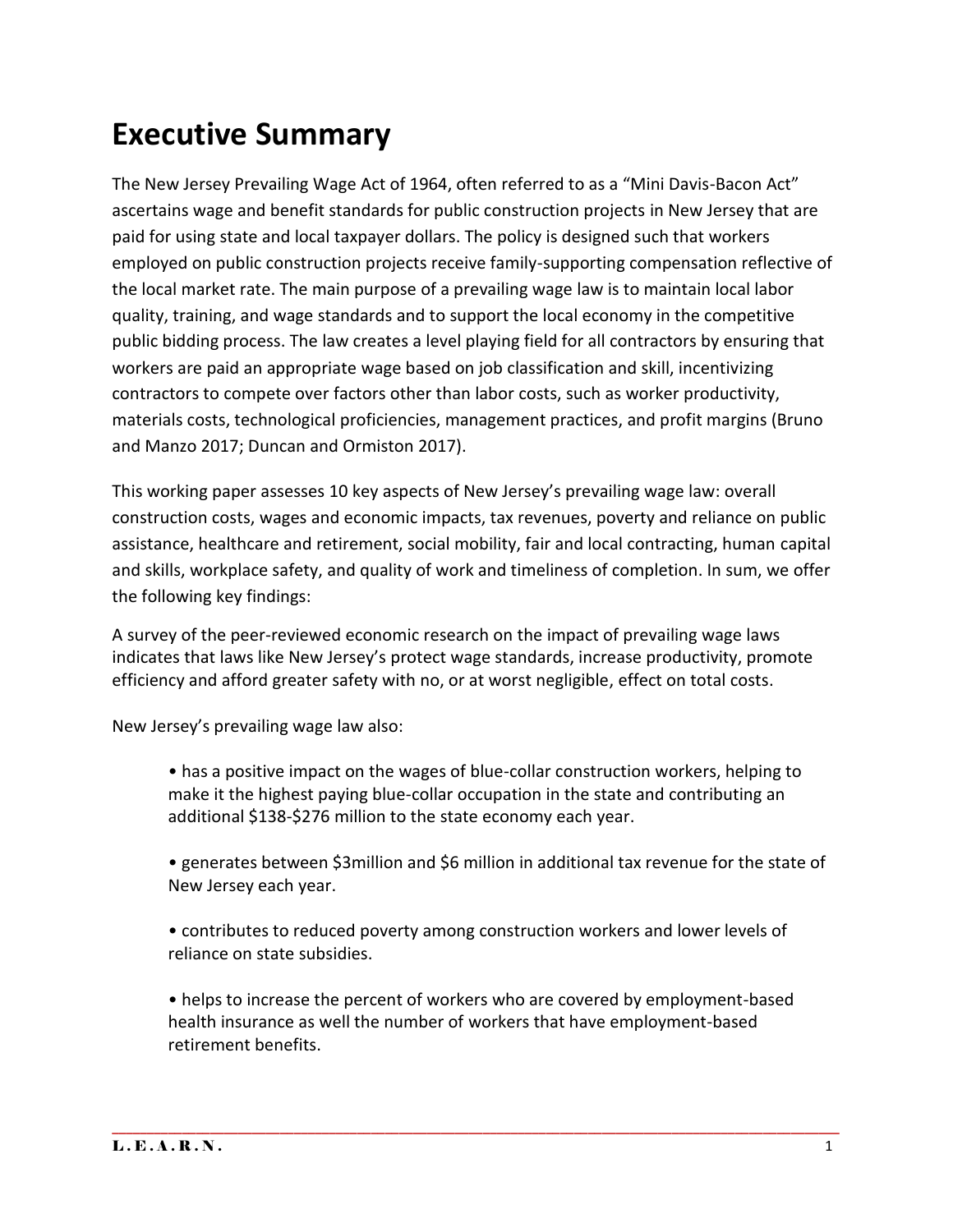• ensures that workers with less than a college education have a career path which can provide living wages and a path into the middle class.

• ensures that law-abiding, local contractors have a fair shot in the bidding process for publicly-funded construction projects and that workers on these projects will be treated fairly.

• promotes the use of apprenticeship programs in the skilled trades that increase the skills of individual workers as well as the overall level of human capital in the workforce.

• mandates OSHA training for all workers on publicly financed construction projects which contributes to New Jersey's lower than average workplace injury and fatality rates.

• likely increases the quality and timeliness of completion of publicly-funded **construction** projects.

As these findings demonstrate, the repeal of the New Jersey Prevailing Wage Act would be ill advised. Repealing the law would have no discernible impact on construction costs but would reduce middle-class construction worker earnings, increase worker reliance on government assistance programs, negatively impact apprenticeship training, and hurt the market share of local contractors.

Moreover, inadequate enforcement of the law's provisions is equally ill-advised. Contractors who currently circumvent prevailing wage requirements undermine the economic benefits the law provides to the state economy (Adler 2007).

# **Introduction**

Prevailing wage laws in the U.S. date back to the federal Davis-Bacon Act of 1931. Per Davis-Bacon, all contractors and subcontractors working on federally-funded projects valued at \$2,000 or more "must pay their laborers and mechanics employed under the contract no less than the locally prevailing wages and fringe benefits for corresponding work on similar projects in the area" (U.S. Department of Labor 2018).

The primary, long-standing goal of the Davis-Bacon Act has been to protect communities from the deterioration of local labor standards that may occur when large government projects attract contractors from other areas with significantly lower wages. Prevailing wage standards protect local contractors and their employees from under-bidding by these contractors and enable the former to compete successfully for local projects at the locally prevailing rates (U.S. Department of Labor 2015). Since its enactment, Davis-Bacon has provided critical wage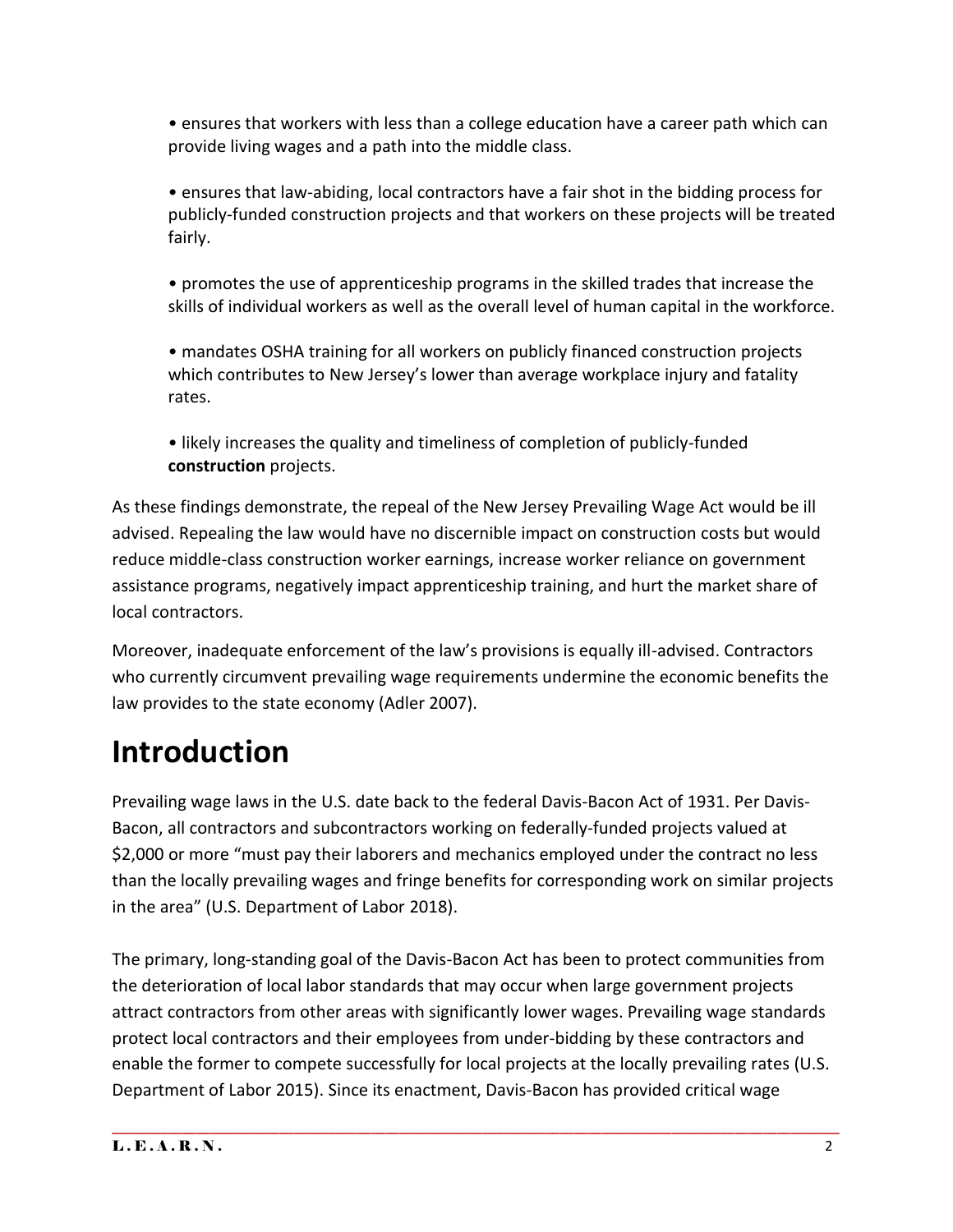protections for construction workers and has guaranteed a level playing field for construction contractors bidding on federal projects.

The New Jersey Prevailing Wage Act (N.J.S.A. 34:11-56.25 et seq.) establishes a prevailing wage level for workers engaged in public works to safeguard the workers efficiency and general wellbeing, as well as to protect them and their employers from the effects of unfair competition resulting from wage levels that are detrimental to the efficiency and well-being of all concerned. The Act requires the payment of livable wages to laborers, craftsmen and apprentices employed on public works projects. Covered workers must receive the appropriate craft prevailing wage rate as determined by the Commissioner of Labor and Workforce Development. The rates vary by county and by the type of work performed.

Public works projects subject to the Act are those funded in whole or in part with the funds of a public body. Contracts awarded directly by municipal government must be valued at \$15,444 or more to be covered by the Act. For all other public entities, including municipal utility authorities and boards of education, the threshold is \$2,000.

## **Assessment of New Jersey's Prevailing Wage Law**

The following analysis of the costs and benefits of the prevailing wage will draw from two major sources of evidence:

- 1) A review of previous peer-reviewed, academic research on the economic impacts of prevailing wage laws on a variety of societal outcomes, and
- 2) A review of various sources of publicly available data for the state of New Jersey, which considers the relationship of the state's existing prevailing wage law to a variety of economic and social indicators, including state tax revenues, poverty rates, access to employment-based health insurance, and income inequality.

Over 30 economic studies of the costs and benefits of prevailing wage laws are surveyed, including peer-reviewed academic research; employment and wage data from the U.S. Census, *Current Population Survey*; and data on poverty, health insurance coverage, retirement security, and income inequality from a variety of public sources.

Following the work of Ormiston, Belman and Hinkel (2017), this assessment of New Jersey's prevailing wage law is parsed into the following categories: construction costs, wages and economy, tax revenues, poverty, healthcare and retirement, social mobility, fair and local contracting, skills, workplace safety, quality of product, and timeliness of completion.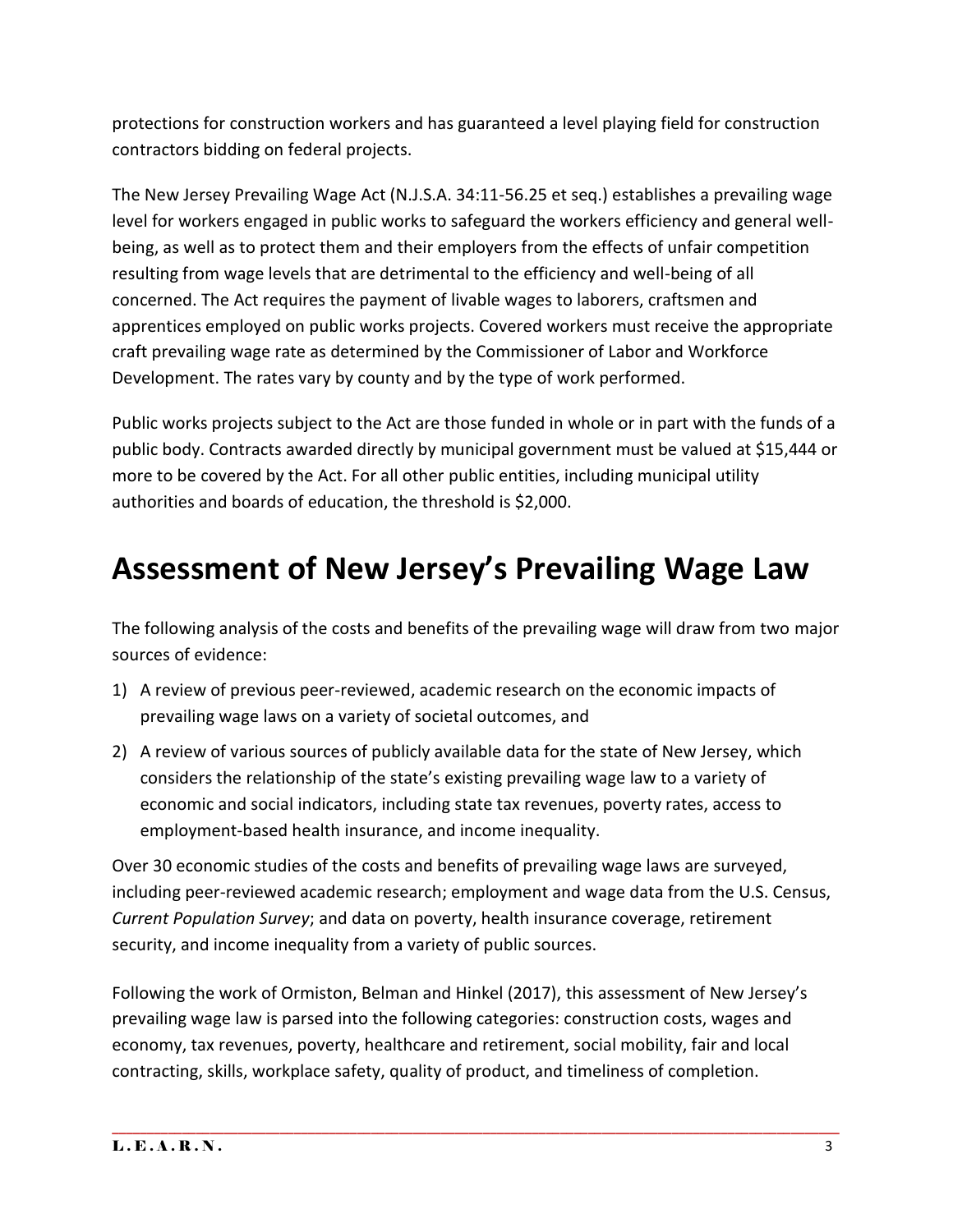The final section of the report provides an in-depth discussion about the relationship between the current prevailing wage law and the New Jersey economy.

### **Construction Costs**

**Question:** What is the average impact of prevailing wage laws on overall construction costs?

The most common argument in favor of repealing prevailing wage laws is based on the assumption that legislatively-mandated wage floors artificially inflate labor costs and thus the total costs of construction projects. A number of non-peer-reviewed studies claim to prove this seemingly intuitive argument, but they rely upon an inherently fallacious method for estimating factor and project costs.<sup>1</sup> The very simple procedure common to all these studies is as follows. First, subjective, and often arbitrary, estimates are made of the percent difference between existing wage rates and those imagined to prevail in the absence of wage protections, and the percent of total construction costs accounted for by labor. Second, the two estimates from the first step are multiplied to determine the "cost" of a prevailing wage law.

For example, a recent study by Rosaen (2013) estimated the Michigan prevailing wage rate to be 25% higher than an imaginary non-prevailing wage rate; also that labor costs accounted for 30% of total construction costs in the state. The author then simply multiplied these two percentages (25% x 30%) by one another and concluded that Michigan's prevailing wage law increased total construction costs by 7.5%.

Rosaen's estimate of increased cost was both unusually high and arbitrary. A review of earlier studies using this "wage differential" method by Bilginsoy and Philips (2000) revealed that the reported cost impact of prevailing wage laws ranged between a 1.5% and 3% increase in total costs. And, as Duncan and Ormiston (2018) point out, the wage differential method suffers from several methodological shortcomings, which result in inflated prevailing wage cost estimates.

For example, many studies using the wage differential method compare prevailing wages from commercial construction projects to occupational wage data for construction workers from all sectors, including the residential construction. However, the skill set required for residential construction is significantly different from that for commercial projects. So, too, therefore, are the wages of the two branches of the occupation. It is no more possible to move costlessly from residential to commercial work, than it is to move from driving the family car to a 16-wheel commercial tractor trailer.

 $\overline{\phantom{a}}$ <sup>1</sup> Gardner and Ruffner 2008; Glassman et al. 2008; Kersey 2007; Rosaen 2013; Vedder 1999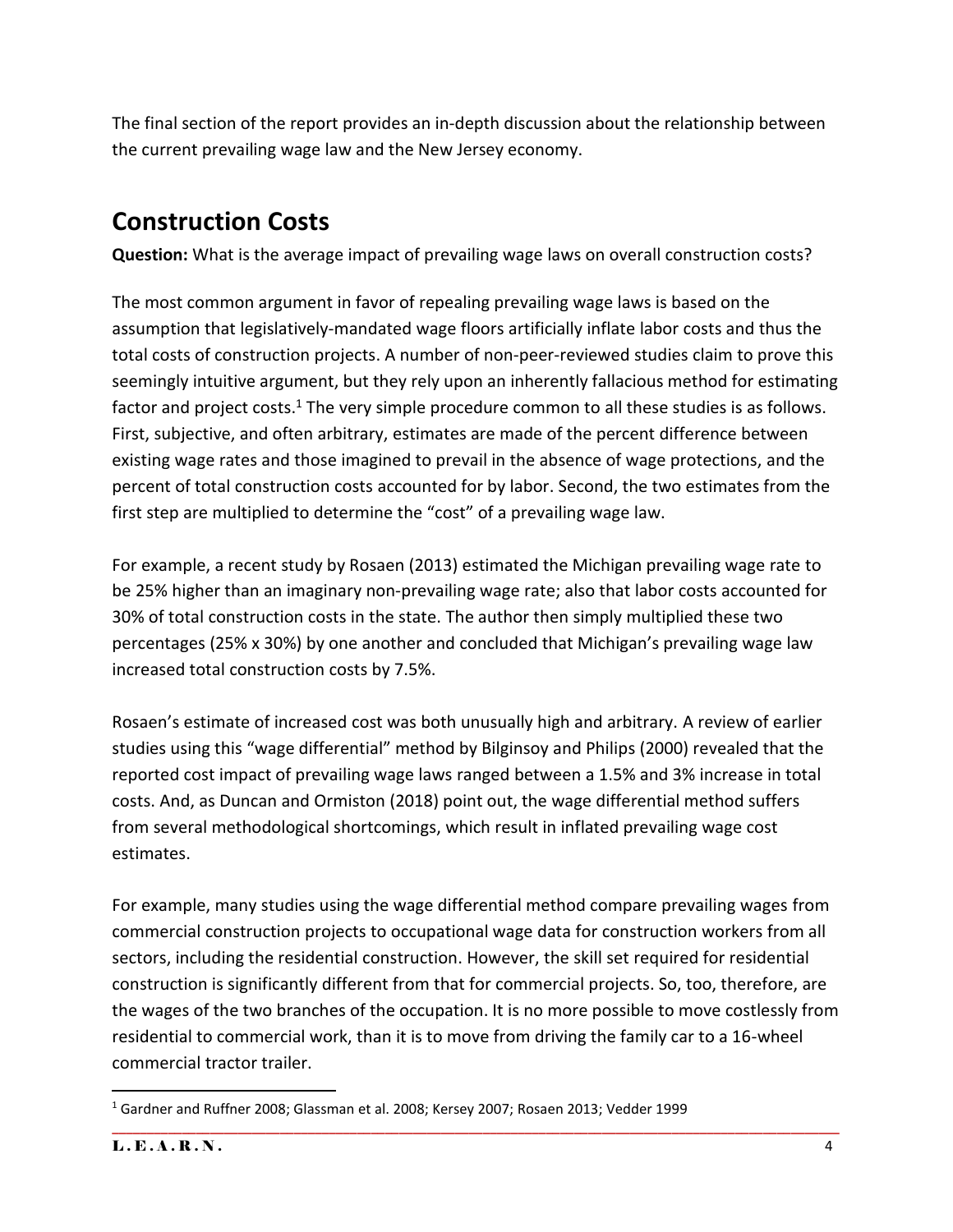Incorporating the lower wages of typically less-skilled residential construction workers into comparisons with the wages of commercial construction workers thus results in inflated and unsubstantiated estimates of the savings afforded by the repeal of prevailing wage laws.

Aside from these data selection issues, the wage differential method also suffers a critical flaw in its disregard for the relationship between wage rates, labor productivity, and capital utilization. Per hour labor costs alone do not determine the total cost of construction projects. They don't necessarily even account for total *labor* costs on construction projects. This is because contractors can typically minimize total labor costs in two ways: 1) by taking the "low road" and reducing the hourly rate of workers as much as possible, or 2) by taking the "high road" and reducing turnover and/or the total number of labor hours (Gordon 1996). Some employers do take the low road and minimize costs by offering substandard wages and employing relatively unskilled laborers—this is the Wal-Mart approach to competitiveness. It is also the only approach considered in the wage differential method.

Fortunately, many contractors take the high road and reduce costs by hiring and retaining highly productive workers at higher wages and providing them with the most advanced equipment and technology to perform their jobs efficiently—this is the Costco approach. This high road approach to minimizing cost is referred to as paying "efficiency wages," a wellestablished strategy that is discussed in most introductory economics courses (Weiss 2014). It is the presence of efficiency wages that allows high wage contractors in the construction industry to place bids on public construction projects that are competitive with—if not better than those of low-wage contractors (Atalah 2013a, 2013b). While both approaches can minimize costs, the second creates better quality jobs for workers and typically higher quality output for consumers of the end product.

Moving beyond the studies which have utilized the flawed wage differential method, we find much more analytically rigorous econometric studies of the costs of prevailing wages, including many studies that have been published in peer-reviewed academic journals. Using multiple regression analyses, these studies of construction costs for public housing, schools, and highway projects estimate project-level costs by controlling for project size, complexity, location, stage of the business cycle, and a variety of other covariates, which effect total construction costs. After accounting for these co-determinants, these studies overwhelmingly find no impact of prevailing wage laws on total construction costs.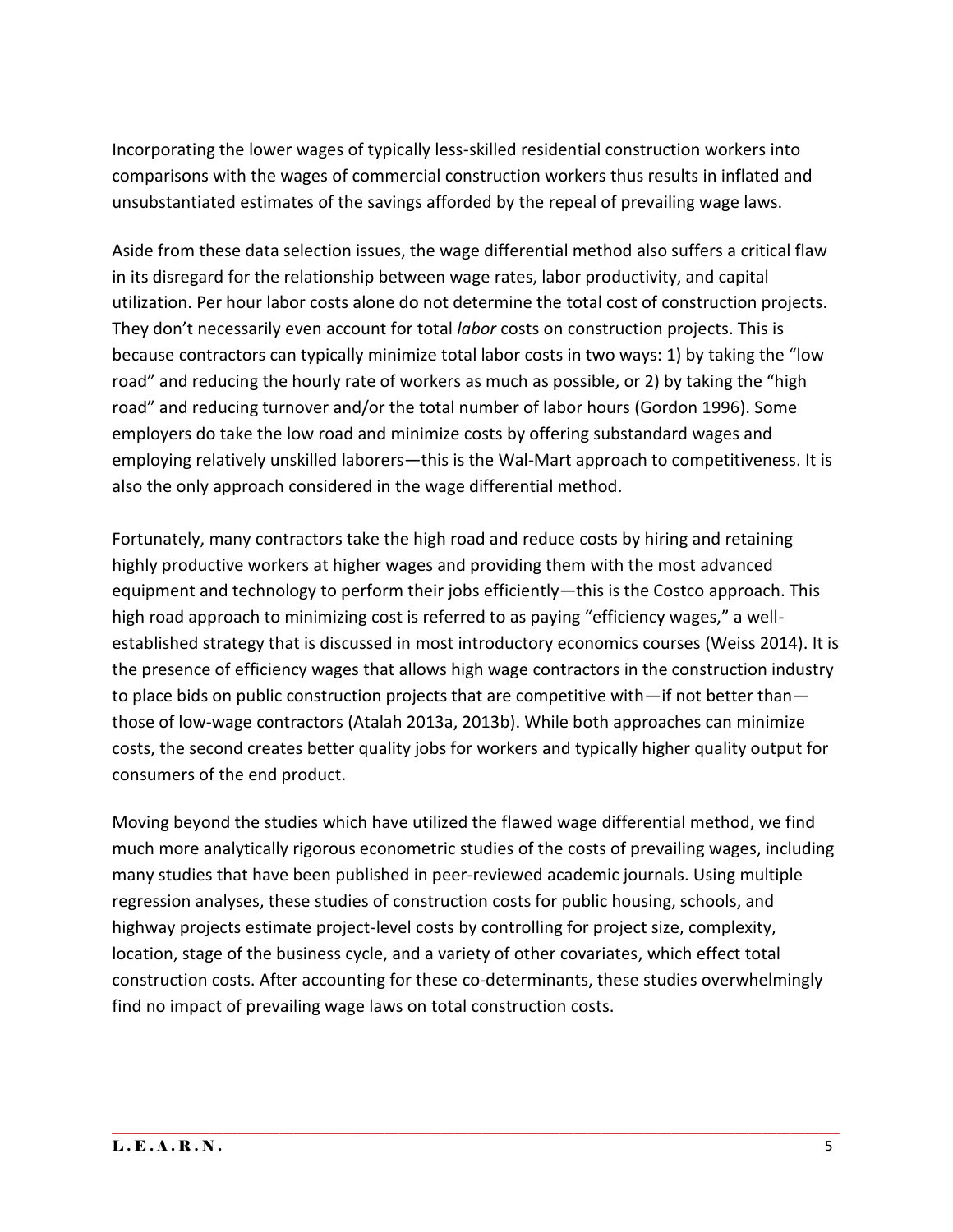Of the fifteen studies reviewed for this study, eleven (73%) find no consistent evidence that prevailing wage laws are associated with increased construction costs. $2$  The most common explanation of this result is that the cost effect of prevailing wage rates is offset by the substitution of skilled for unskilled labor and the substitution of capital for all grades of labor. This explanation is supported by previous research on the elasticity of substitution between skilled and unskilled labor in construction (Blankenau and Cassou 2011; Balistreri, McDaniel and Wong 2003). In sum, these studies indicate that as construction wages increase, more productive workers and capital equipment replace lower skilled workers, making it possible to pay workers more while simultaneously reducing overall construction costs.

**Conclusion:** Prevailing wage laws like New Jersey's not only protect wage standards but also significantly increase the productivity of the construction workforce.

#### **Wages and the Economy**

**Question:** How is New Jersey's prevailing wage law related to blue-collar workers' salaries and the state's economy overall?

As summarized above, prior academic research on average finds no discernable impact of prevailing wage laws on overall construction costs, primarily attributable to the efficiency wage effect that results from high road contracting. However, prevailing wage laws do help to increase the hourly wages of construction workers. In fact, the authoritative study on the relationship between prevailing wage laws and construction labor markets, conducted by Kessler and Katz (2001), estimates that the repeal of state-level prevailing wage laws would result in a 2% to 4% decline in hourly wages for blue-collar construction workers, with only a negligible, or no effect at all, on total costs.

For the average construction worker in New Jersey, a 2% to 4% reduction in their income translates into an average loss of \$1,000 to \$2,000 a year—a significant amount, considering the stagnation of blue-collar wages in recent decades. In fact, despite some ups and downs, today's real average wage has about the same purchasing power it did in 1972 and since the 1980s almost all wage gains beyond the rate of inflation have gone to the top tier of salary earners (DeSilver 2018).

\_\_\_\_\_\_\_\_\_\_\_\_\_\_\_\_\_\_\_\_\_\_\_\_\_\_\_\_\_\_\_\_\_\_\_\_\_\_\_\_\_\_\_\_\_\_\_\_\_\_\_\_\_\_\_\_\_\_\_\_\_\_\_\_\_\_\_\_\_\_\_\_\_\_\_\_\_\_\_\_\_\_\_\_\_\_\_\_\_\_\_\_\_\_\_\_\_\_\_\_\_\_\_\_

 $\overline{\phantom{a}}$ 

<sup>2</sup> Atalah 2013a, 2013b; Azari-Rad, Philips, and Prus, 2002, 2003; Bilginsoy and Philips 2000; Duncan 2015a, 2015b; Duncan, Philips, and Prus 2014; Duncan and Prus 2005; Dunn, Quigley, and Rosenthal 2005 Kaboub and Kelsay 2014; Kim, Chang, and Philips 2012; Palm and Niemeier 2018; Vincent and Monkkonen 2010; Vitaliano 2002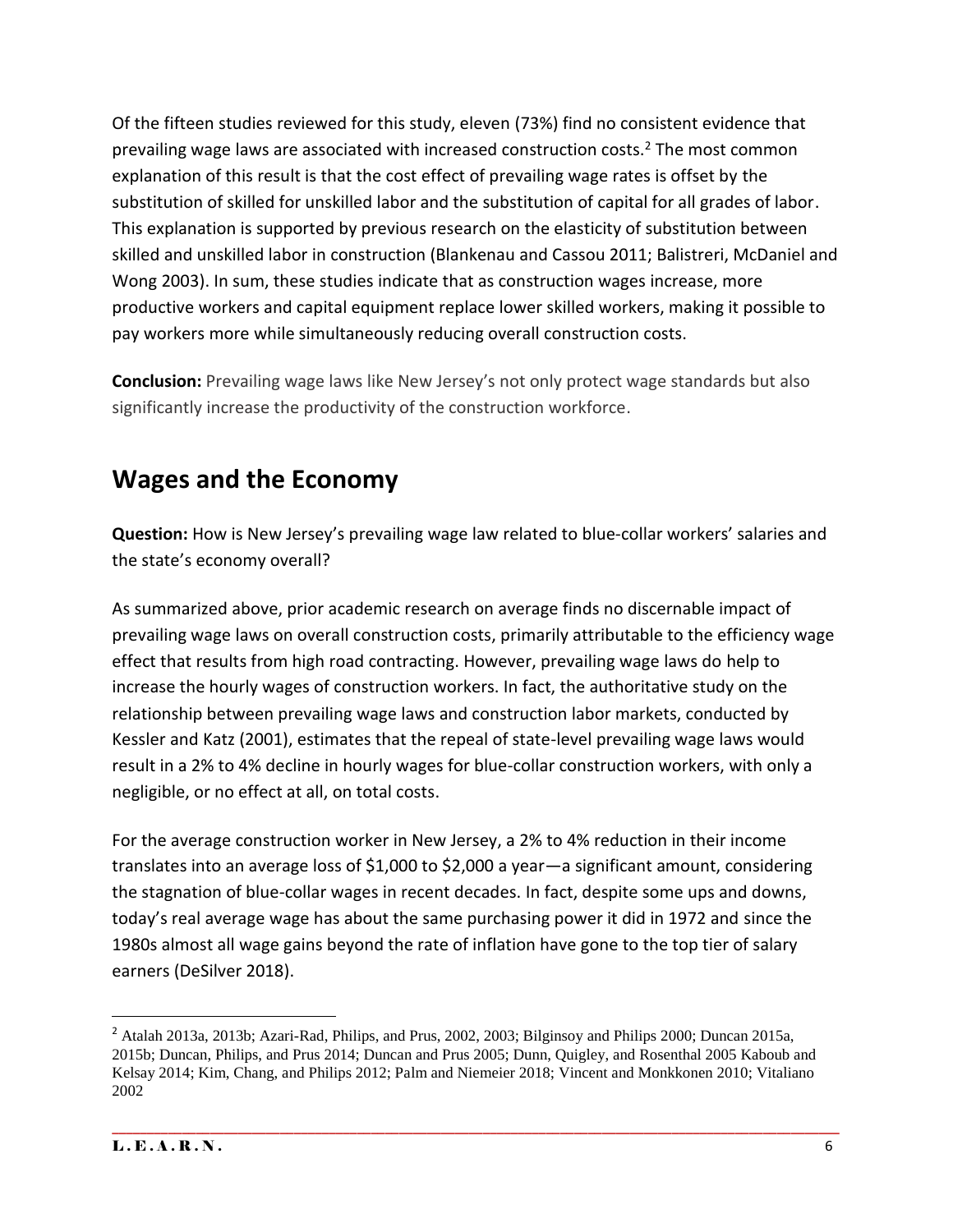As presented in Table 1, New Jersey workers employed in blue-collar occupations have experienced wage stagnation since at least 1998 and many have not yet fully recovered from the trough of the Great Recession in 2008. New Jersey construction workers in particular are currently earning nearly 17% less on average in inflation-adjusted dollars than they were twenty years ago.

|                                             | 1998    | 2008    | 2018    | 1998-2018 |
|---------------------------------------------|---------|---------|---------|-----------|
| <b>Construction and Extraction</b>          |         |         |         |           |
| Median Wage                                 | \$27.83 | \$22.82 | \$23.20 | $-16.6\%$ |
| Employment                                  | 103,002 | 167,807 | 137,620 | 33.6%     |
| <b>Installation, Maintenance and Repair</b> |         |         |         |           |
| <b>Median Wage</b>                          | \$24.74 | \$21.61 | \$23.00 | $-7.0%$   |
| Employment                                  | 116,240 | 99,529  | 108,407 | $-6.7%$   |
| <b>Production</b>                           |         |         |         |           |
| <b>Median Wage</b>                          | \$15.46 | \$14.41 | \$16.05 | 3.8%      |
| Employment                                  | 281,560 | 157,276 | 148,531 | $-47.2%$  |
| <b>Transportation</b>                       |         |         |         |           |
| <b>Median Wage</b>                          | \$17.78 | \$14.41 | \$14.00 | $-21.3%$  |
| Employment                                  | 138,843 | 192,604 | 228,781 | 64.8%     |

#### **Table 1. Median Hourly Wage of Blue Collar Workers in New Jersey, by Occupation, 1998-2018 (in 2018 dollars)**

**Note:** Wage estimates are adjusted for inflation using the Consumer Price Index and reflect the 2018 value of the dollar; 2018 data include the 12 months from 2017 and the first 6 monthes of 2018

**Data Source:** U.S. Census Bureau, *Current Population Survey* (CPS various years)

#### LABOR EDUCATION ACTION RESEARCH NETWORK

Despite this level of wage stagnation, construction workers still earn the highest wage of all the blue-collar occupations in the state. Not only do these wages sustain working families, but when workers spend these earnings in their communities, they contribute significantly to economic growth throughout the state. Unlike the wealthiest Americans, who typically hoard their money as savings or invest it in stocks and bonds, working and middle-class families spend the majority of their income each year on commodities. Shopping for clothes and electronics, eating at restaurants, visiting the shore, purchasing a new home or renovating an existing one; these are the ways in which worker's wages help to support the broader economy by having what economists call a "multiplier effect."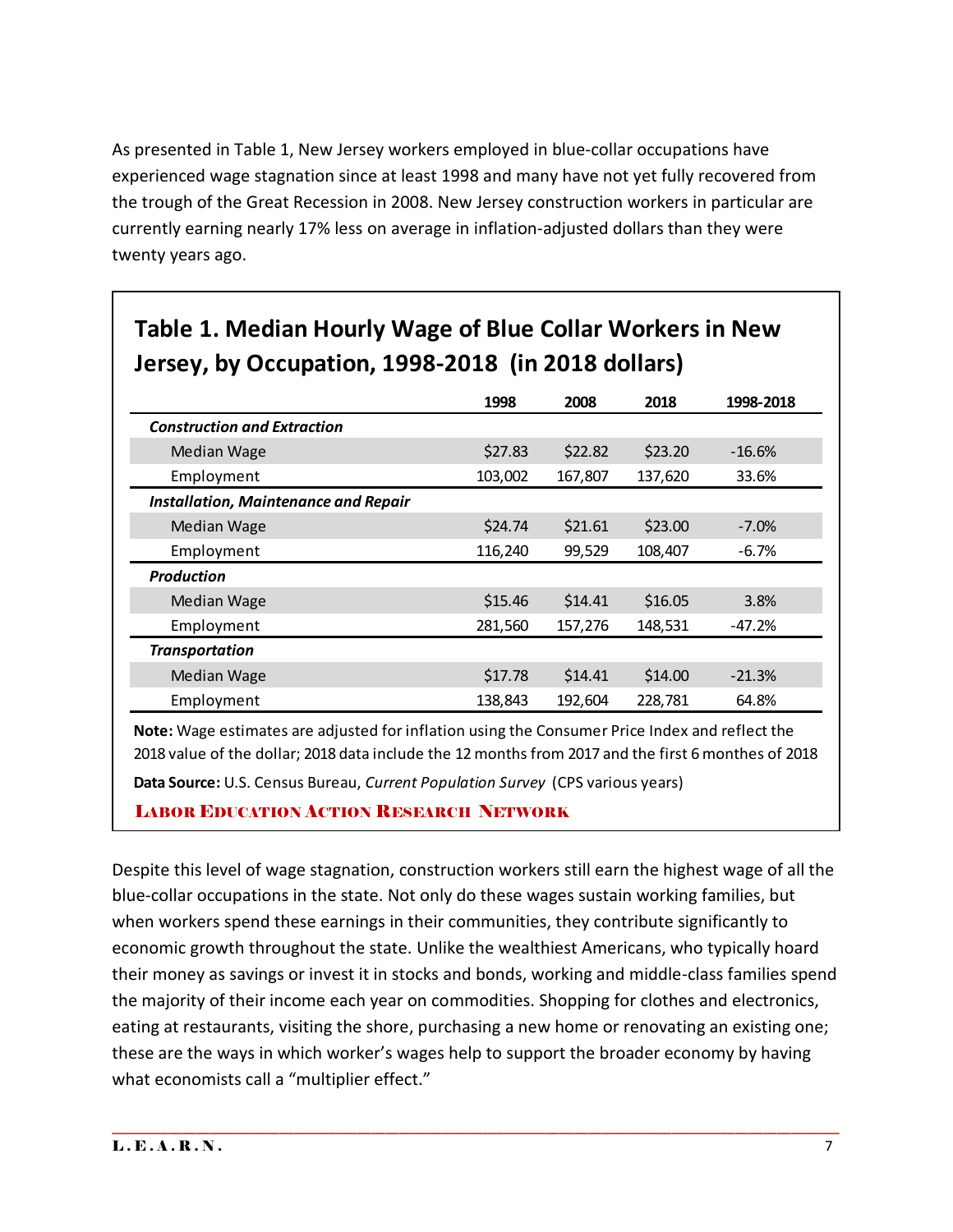As presented in Table 2, construction workers in New Jersey earned approximately \$6.9 billion dollars in 2018. Repeal of the prevailing wage would reduce that total income and in turn the multiplier effect it has for the rest of the state economy. Using Kessler and Katz's (2001) estimated decline in wages of 2%-4%, we estimate that the repeal of New Jersey's prevailing wage law would amount to a reduction of aggregate earnings of between \$138 and \$276 million dollars annually—money that would no longer be spent by workers around the state.

#### **Table 2. Impact of Repealing New Jersey's Prevailing Wage Law on Construction Workers and the Local Economy, 2018**

| <b>Construction Occupations</b>                                                                                                                                                                              |            |           |  |  |
|--------------------------------------------------------------------------------------------------------------------------------------------------------------------------------------------------------------|------------|-----------|--|--|
| Total Employment                                                                                                                                                                                             | 137,620    |           |  |  |
| Average Weekly Earnings                                                                                                                                                                                      | \$1,066.76 |           |  |  |
| Average Weeks Worked (U.S. average)                                                                                                                                                                          | 47         |           |  |  |
| Estimated Total Earnings (in billions)                                                                                                                                                                       | \$6.899    |           |  |  |
| <b>Estimated Changes if Prevailing Wage is Repealed</b>                                                                                                                                                      |            |           |  |  |
| Percent Change in Hourly Wage                                                                                                                                                                                | $-2%$      | -4%       |  |  |
| Percent Change in Employment                                                                                                                                                                                 | 0.28%      | 0.56%     |  |  |
| Change in Annual Earnings, current workers (in millions)                                                                                                                                                     | $-5138.0$  | $-5276.0$ |  |  |
| Change in Annual Earnings, newly hired workers (in millions)                                                                                                                                                 | \$19.3     | \$38.6    |  |  |
| Net Change in Annual Earnings across Current and New Workers (in millions)                                                                                                                                   | $-5118.7$  | $-5237.4$ |  |  |
| <b>Note:</b> Wage estimates are adjusted for inflation using the Consumer Price Index and reflect the<br>2018 value of the dollar; 2018 data include the 12 months from 2017 and the first 6 monthes of 2018 |            |           |  |  |
| Data Sources: U.S. Census Bureau, Current Population Survey; Flood et. al (2007); Maiti and Indra (2016)                                                                                                     |            |           |  |  |
| <b>LABOR EDUCATION ACTION RESEARCH NETWORK</b>                                                                                                                                                               |            |           |  |  |

We also determine that these earnings losses would only be minimally offset by new hiring of lower wage workers. Following Ormiston, Belman and Hinkel (2017) and Maiti and Indra (2016), who estimate the wage elasticity of labor demand in construction to be -0.14, we project the increase in employment in the wake of such a repeal would be between 0.28% and 0.56% and that this new hiring would contribute approximately \$19 to \$39 million in new earnings. Despite the addition of these new workers, the economy would still suffer the loss of \$119- \$237 million dollars in annual wages that would no longer be spent in the state economy.

**Conclusion:** New Jersey's prevailing wage law has a positive association with the wages of bluecollar construction workers, helping to make construction the highest paying blue-collar occupation in the state and contributing an additional \$138-\$276 million to the state economy each year.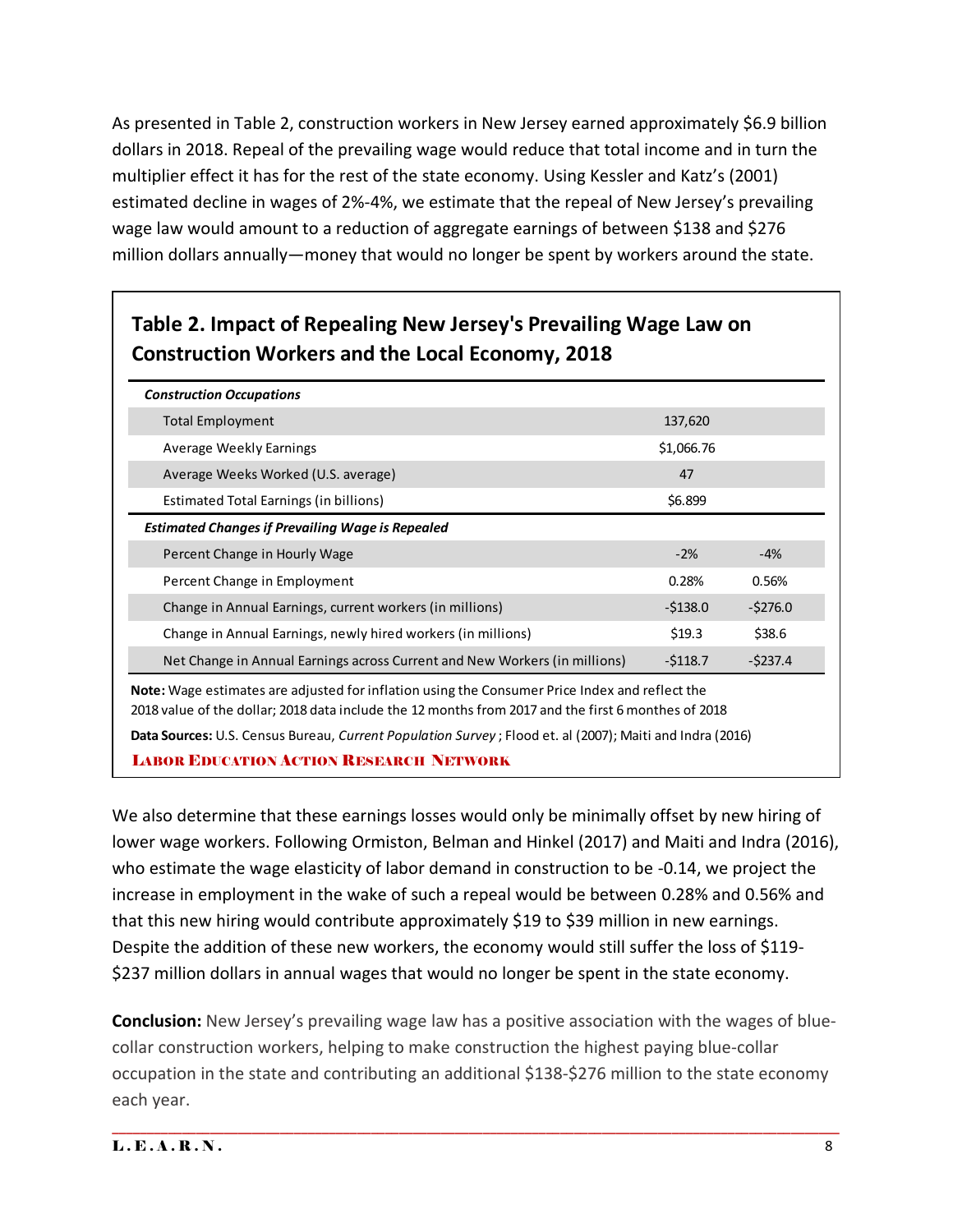#### **Tax Revenues**

**Question:** How does New Jersey's prevailing wage law affect levels of state tax revenue?

The earnings gains secured by New Jersey's prevailing wage law not only increase workers livelihoods and their contributions to the local economy, but also their contributions to state and local tax revenues. In an era of perpetual budget shortfalls resulting from previous tax cuts and economic slumps, the New Jersey government can ill afford to cut off a stable stream of tax revenue to support important social programs and infrastructure projects. Table 3 estimates the amount of state tax revenues generated by the additional earnings of blue-collar construction workers as a result of prevailing wages. These estimates are derived from the data in Table 2 and tax estimates from the New Jersey Department of the Treasury.

#### **Table 3. Estimated Effect of Repealing New Jersey's Prevailing Wage Law on State Tax Revenues from Construction Workers, 2018**

| <b>Assumptions and Estimates (from Table 2)</b>                                                                                                                                                              |           |             |  |  |
|--------------------------------------------------------------------------------------------------------------------------------------------------------------------------------------------------------------|-----------|-------------|--|--|
| Percent Change in Hourly Wage                                                                                                                                                                                | $-2%$     | $-4%$       |  |  |
| Net Change in Annual Earnings across Current and New Workers (in millions)                                                                                                                                   | $-5118.7$ | $-$ \$237.4 |  |  |
| <b>Sales Tax</b>                                                                                                                                                                                             |           |             |  |  |
| Average Ratio of State Sales Tax to Aggregate Personal Income, 2008-2016                                                                                                                                     | 1.03%     | 1.03%       |  |  |
| Estimated Change in State Sales Tax (in millions)                                                                                                                                                            | 1.22      | 2.45        |  |  |
| <b>Income Tax</b>                                                                                                                                                                                            |           |             |  |  |
| Average Ratio of After-Credits State Tax Liability to Family Income,<br>Construction Workers, 2008-2016                                                                                                      | 1.50%     | 1.50%       |  |  |
| Estimated Change in State Income Tax (in millions)                                                                                                                                                           | 1.78      | 3.56        |  |  |
| <b>Total Tax</b>                                                                                                                                                                                             |           |             |  |  |
| Estimated Change in State Sales and Income Tax (in millions)                                                                                                                                                 | 3.00      | 6.01        |  |  |
| <b>Note:</b> Wage estimates are adjusted for inflation using the Consumer Price Index and reflect the<br>2018 value of the dollar; 2018 data include the 12 months from 2017 and the first 6 monthes of 2018 |           |             |  |  |
| Data Sources: State of New Jersey, Department of the Treasury, Division of Taxation (2011-2015); Bureau of<br>Economic Analysis; Current Population Survey                                                   |           |             |  |  |

LABOR EDUCATION ACTION RESEARCH NETWORK

For sales tax, the ratio of aggregate state sales tax revenue to aggregate income (1.03%) predicts a reduction in sales tax revenue of between \$1.22 and \$2.45 million should the prevailing wage law be repealed. For income tax, the ratio of state income tax revenue to family income (1.50%) predicts a reduction in income tax revenue of between \$1.78 and \$3.56 million.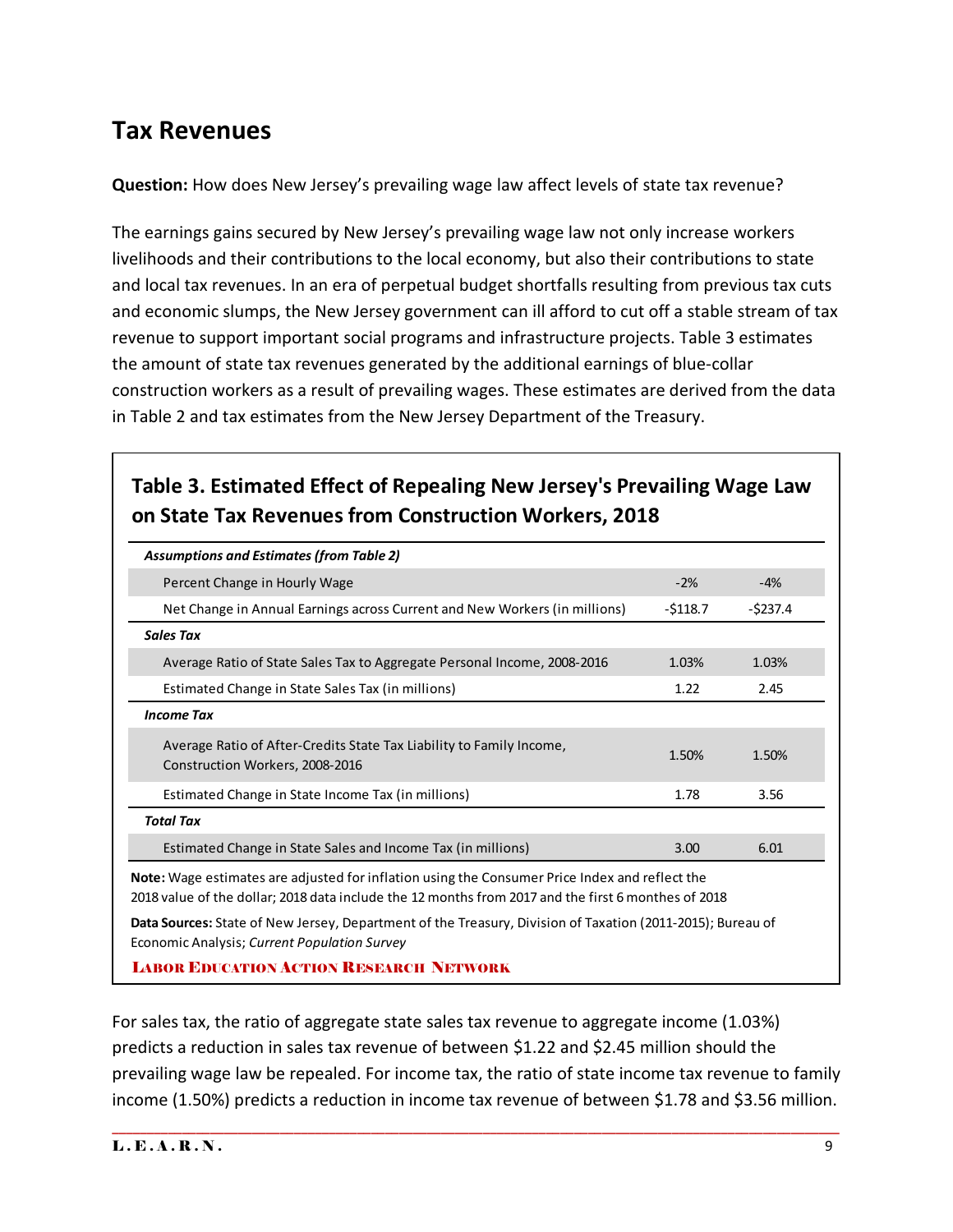Combined, a loss of total tax revenue of between \$3 and \$6 million could be expected should the state's prevailing wage law be repealed.

**Conclusion:** New Jersey's prevailing wage law is responsible for upward of \$3 million in additional tax revenue for the state of New Jersey each year; a repeal could cost the state as much as \$6 million in annual tax revenue from construction workers.

#### **Healthcare and Retirement**

**Question:** What is the relationship between New Jersey's prevailing wage law and access to employment-based health insurance and retirement benefits in the state?

In addition to setting hourly wages, New Jersey's prevailing wage law also requires contractors working on state-funded projects to compensate workers with the prevailing rate of fringe benefits in the area. As Table 5 indicates, blue-collar construction workers in states with strong prevailing wage laws are considerably more likely to have employment-based health insurance than similar workers in states with weak or no prevailing wage laws. In New Jersey, nearly 43% of construction workers have employment-based health insurance compared to just 30% in states with weaker prevailing wage laws. In a time of growing health costs, the leading cause of bankruptcy in the U.S. (Mangan 2013), and uncertainty over federal healthcare requirements, this mandate for contractors to insure their workers helps to keep New Jersey healthy and strong.

| Jersey and in States with Strong and Weak Prevailing Wage Laws, 2000-2016 |                      | <b>Prevailing Wage Law</b> |                 |
|---------------------------------------------------------------------------|----------------------|----------------------------|-----------------|
|                                                                           | <b>New</b><br>Jersey | Strong/<br>Average         | Weak/<br>No Law |
| <b>Share with Employment-Based Health Insurance</b>                       | 42.86%               | 41.88%                     | 30.41%          |
| <b>Share with Employment-Sponsored Pension Plan</b>                       |                      | 35.69%                     | 24.86%          |

The prevailing fringe benefit package also requires contractors working on publicly-funded projects to contribute to employer-sponsored pension plans. As indicated in Table 5, nearly 36% of workers in states with strong or average prevailing wage laws have employmentsponsored pension plans whereas just 25% of workers in states with weak prevailing wage laws have the same benefits. The higher wage premium and the requirement of employers to submit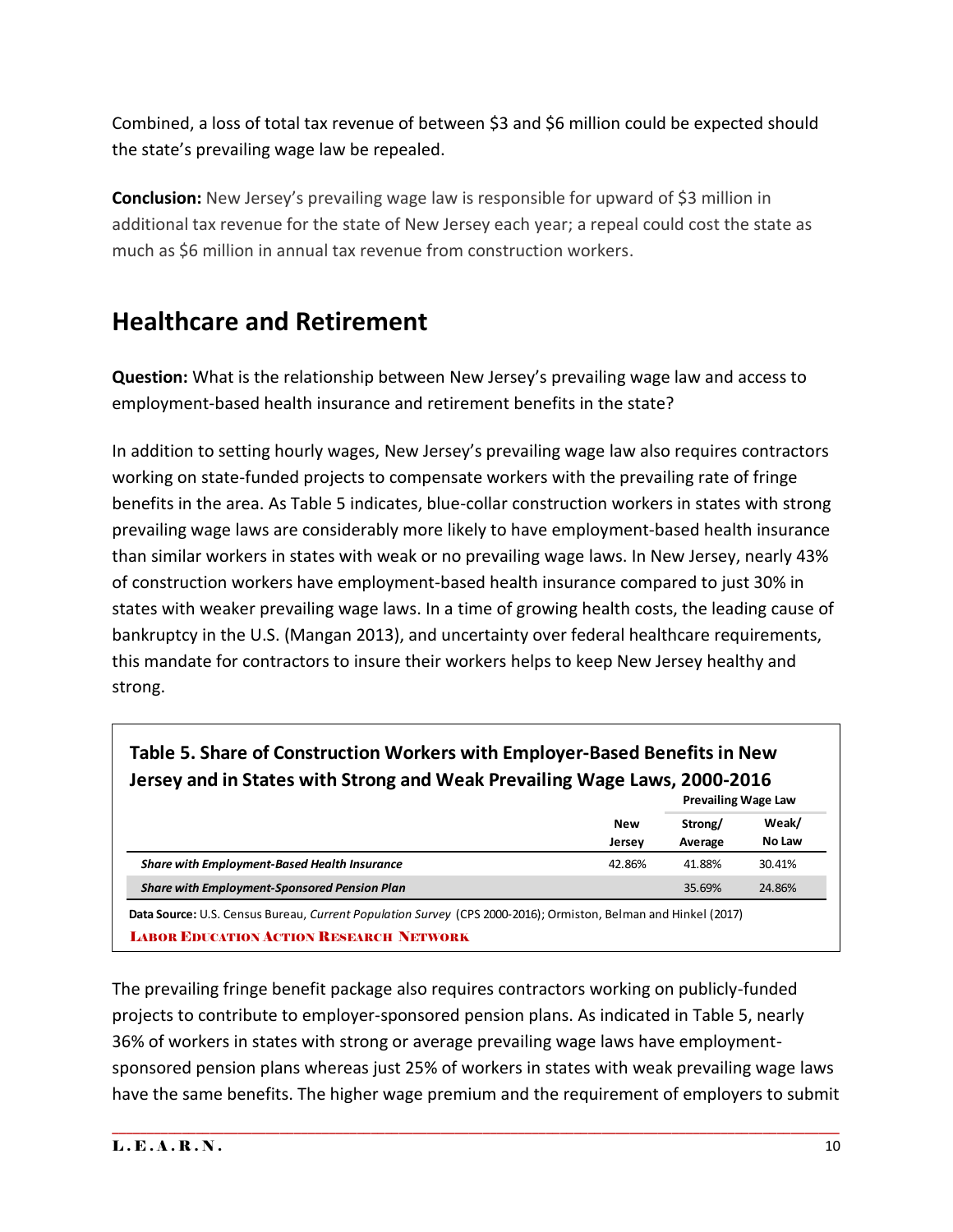certified payrolls also means that workers' Social Security contributions are larger and that workers are less likely to be misclassified and denied the Social Security contributions they deserve from their employers. America is on the edge of a retirement crisis as only 54% of workers participate in any form of retirement savings plan and just 23% have the security of a pension plan (Bureau of Labor Statistics 2017). For construction workers in particular, retirement benefits are crucial as workers face physical limitations to continuing their work at advanced ages and are also more likely to suffer ill health conditions as a result of their career in construction.

**Conclusion:** New Jersey's prevailing wage law is associated with a higher percent of workers being covered by employment-based health insurance and employment-based retirement benefits.

### **Poverty and Reliance on Government Assistance**

**Question:** What is the relationship between New Jersey's prevailing wage law and poverty in the state?

Unlike many other occupations, the construction trades routinely experience prolonged stints of unemployment between projects and are typically at the mercy of the market in real time. The economic hardships caused by chronic unemployment are exacerbated by substandard wages in some sectors of the industry where the low-road model of contracting is dominant. As indicated in Table 4, approximately 5.85% of construction workers reside below the poverty line in New Jersey. This is lower than the current statewide average of 10% and in fact helps to reduce the overall average. However, a repeal of the state's prevailing wage law which would result in earnings losses of 2%-4% for construction workers would push many who are just above the threshold to sink below the poverty line and increase the overall poverty rate within the state.

Table 4 also presents the percent of workers receiving the earned income tax credit between 2000 and 2016, 13.52%. This is on par with other states that have strong or average prevailing wage laws and considerably lower than the average of 17.52% of workers who are reliant on government subsidies in states with weak or no prevailing wage laws.<sup>3</sup> The causes of poverty are myriad, and the prevailing wage is just one piece of the puzzle. But as these figures

 $\overline{a}$ <sup>3</sup> We follow Ormiston, Belman, Hinkel (2017) in their use of Thieblot's (1995; 2016) classification of strang and weak prevailing wage laws.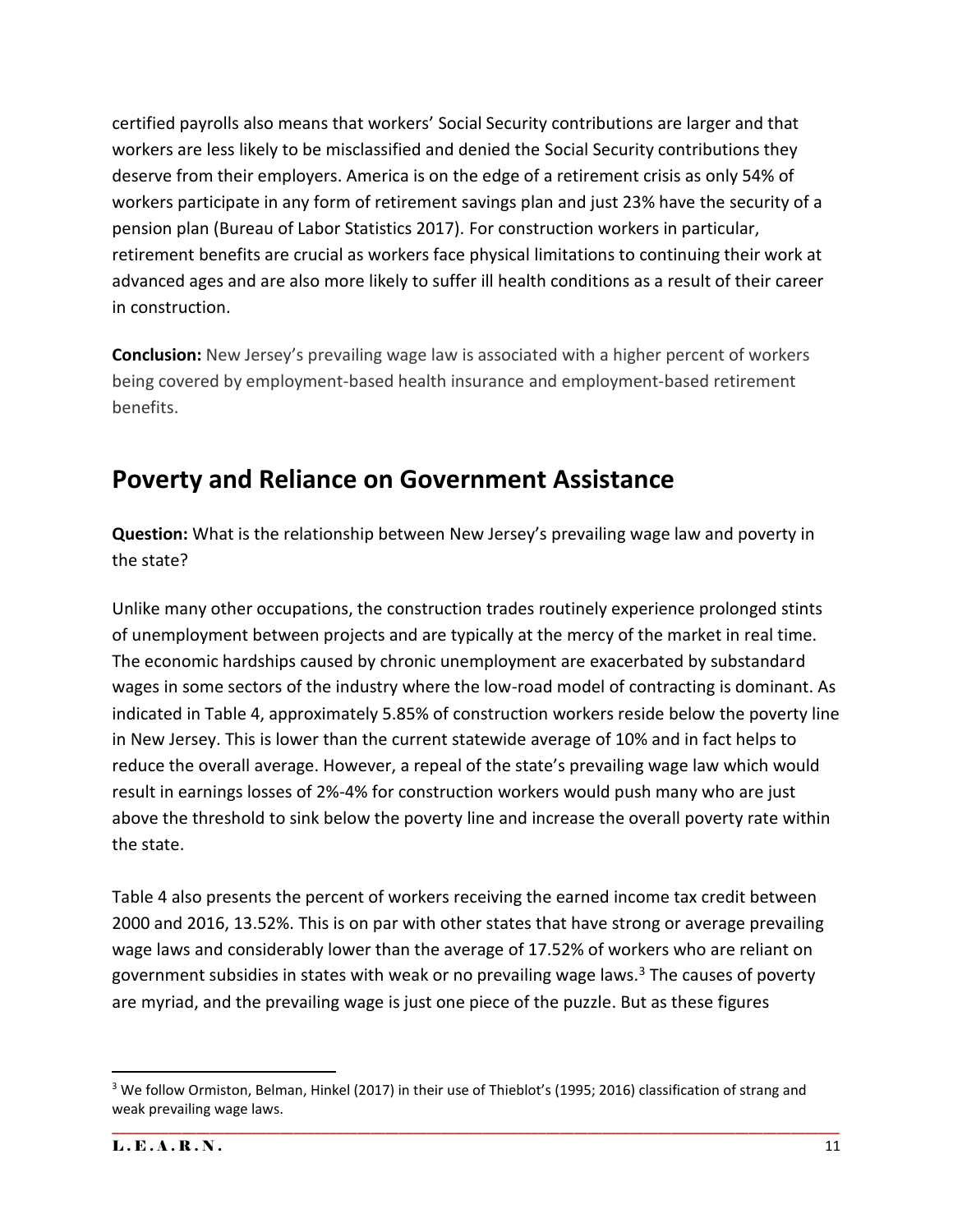demonstrate, the repeal of the state's prevailing wage law would surely exacerbate New Jersey's poverty problem.

#### **Table 4. Poverty and Government Reliance in New Jersey and in States with Strong and Weak Prevailing Wage Laws, 2000-2016**

**Prevailing Wage Law**

|                                                        | New<br>Jersey | Strong/<br>Average | Weak/<br>No Law |
|--------------------------------------------------------|---------------|--------------------|-----------------|
| <b>Share Below Poverty Line</b>                        | 5.85%         | 8.14%              | 10.68%          |
| <b>Share Receiving Earned Income Tax Credit (EITC)</b> | 13.52%        | 13.97%             | 17.52%          |

**Data Source:** U.S. Census Bureau, *Current Population Survey* (CPS 2000-2016); Ormiston, Belman and Hinkel (2017); Belman, Ormiston, and Petty (2017)

LABOR EDUCATION ACTION RESEARCH NETWORK

**Conclusion:** New Jersey's prevailing wage law is associated with reduced levels of poverty among construction workers and lower levels of reliance on state subsidies.

## **Social Mobility**

**Question:** What is the relationship of New Jersey's prevailing wage law to social mobility in the state?

Skyrocketing income inequality is one of the greatest challenges of our time. While the causes are many, the shift from an industrial to a service-based economy has had tremendous consequences for the jobs and wages of blue-collar workers without a college degree. As presented in Figure 1, the rising percent of New Jersey workers employed in service occupations surpassed the declining percent of workers employed in manufacturing during the 1980s. This shift has contributed to rising inequality as workers without college degrees encounter fewer living wage job opportunities and instead are confronted with a service-sector labor market, which often lacks the wages, benefits, and employment security of the manufacturing jobs that have been lost in the era of globalization.

Bluestone and Harrison (1982) first used the term "deindustrialization" to characterize this systematic dismantling of the manufacturing base and the shift to a service-based economy. Deindustrialization can occur suddenly due to plant closings or over a long period of time as manufacturing jobs shift from one location to another (Wallace and Rothschild 1988). Although the brunt of manufacturing job loss occurred in the 1970s and 1980s, deindustrialization has continued at a steady pace in recent decades (Vachon and Wallace 2013). However, unlike the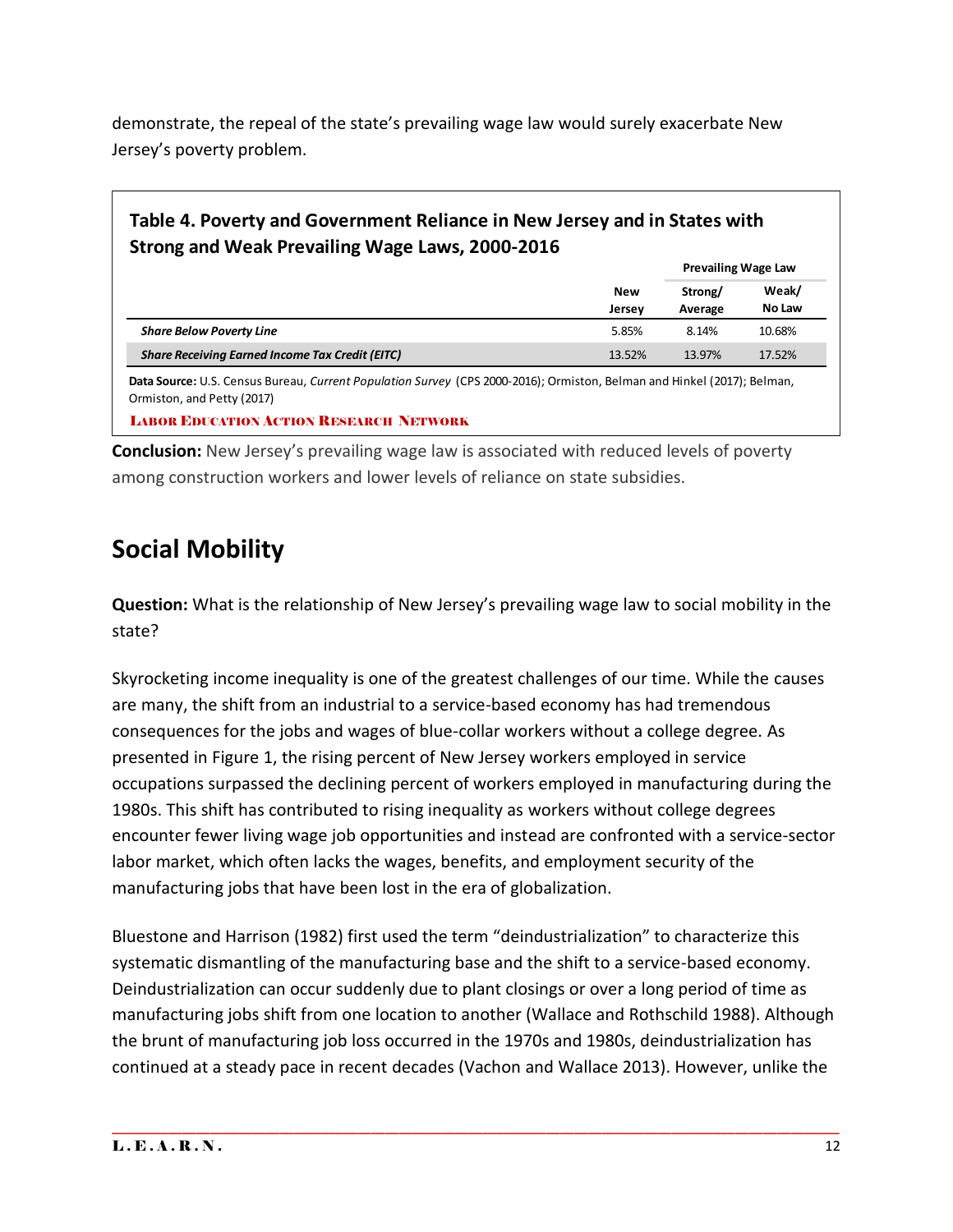

manufacturing industry, domestic construction cannot be outsourced and thus remains one of the few remaining blue collar occupations that can generate a middle class living for noncollege-educated workers in New Jersey and the U.S. generally.

|                                              |                                                       | In New Jersey                                                                   |                                            |  |
|----------------------------------------------|-------------------------------------------------------|---------------------------------------------------------------------------------|--------------------------------------------|--|
| <b>Occupational Group</b>                    | <b>U.S. Occupational</b><br>Growth Rate,<br>2014-2024 | <b>Share of Workers</b><br>with Less Than an<br>Associates Degree,<br>2008-2018 | <b>Average Annual</b><br>Earnings,<br>2018 |  |
| <b>Health Care Support</b>                   | 23.0%                                                 | 69.8%                                                                           | \$26,686.13                                |  |
| <b>Personal Care and Services</b>            | 13.2%                                                 | 72.1%                                                                           | \$25,587.74                                |  |
| <b>Construction</b>                          | 10.1%                                                 | 83.7%                                                                           | \$50,137.72                                |  |
| <b>Food Preparation and Serving</b>          | 6.5%                                                  | 80.1%                                                                           | \$21,480.88                                |  |
| <b>Installation, Maintenance, Repair</b>     | 6.4%                                                  | 75.7%                                                                           | \$48,345.14                                |  |
| <b>Building Grounds Cleaning/Maintenance</b> | 6.2%                                                  | 84.2%                                                                           | \$30,500.65                                |  |

**Table 6. Average Earnings in Fast-Growing Occupations for New Jersey Workers** 

**Data Source:** U.S. Census Bureau, *Current Population Survey* (CPS 2008-2018); Bureau of Labor Statistics, *Fastest Growing Occupations, 2014-2024*

LABOR EDUCATION ACTION RESEARCH NETWORK

Table 6 presents the average earnings in the six fastest growing occupations for workers with less than an associate degree in New Jersey. Four of the occupations—health care support, personal care and services, food preparation, and building/grounds cleaning and maintenance—pay less than \$30,000 per year. This is not enough to support a family. The average salary in these positions is so low that it would qualify a family of three for food stamps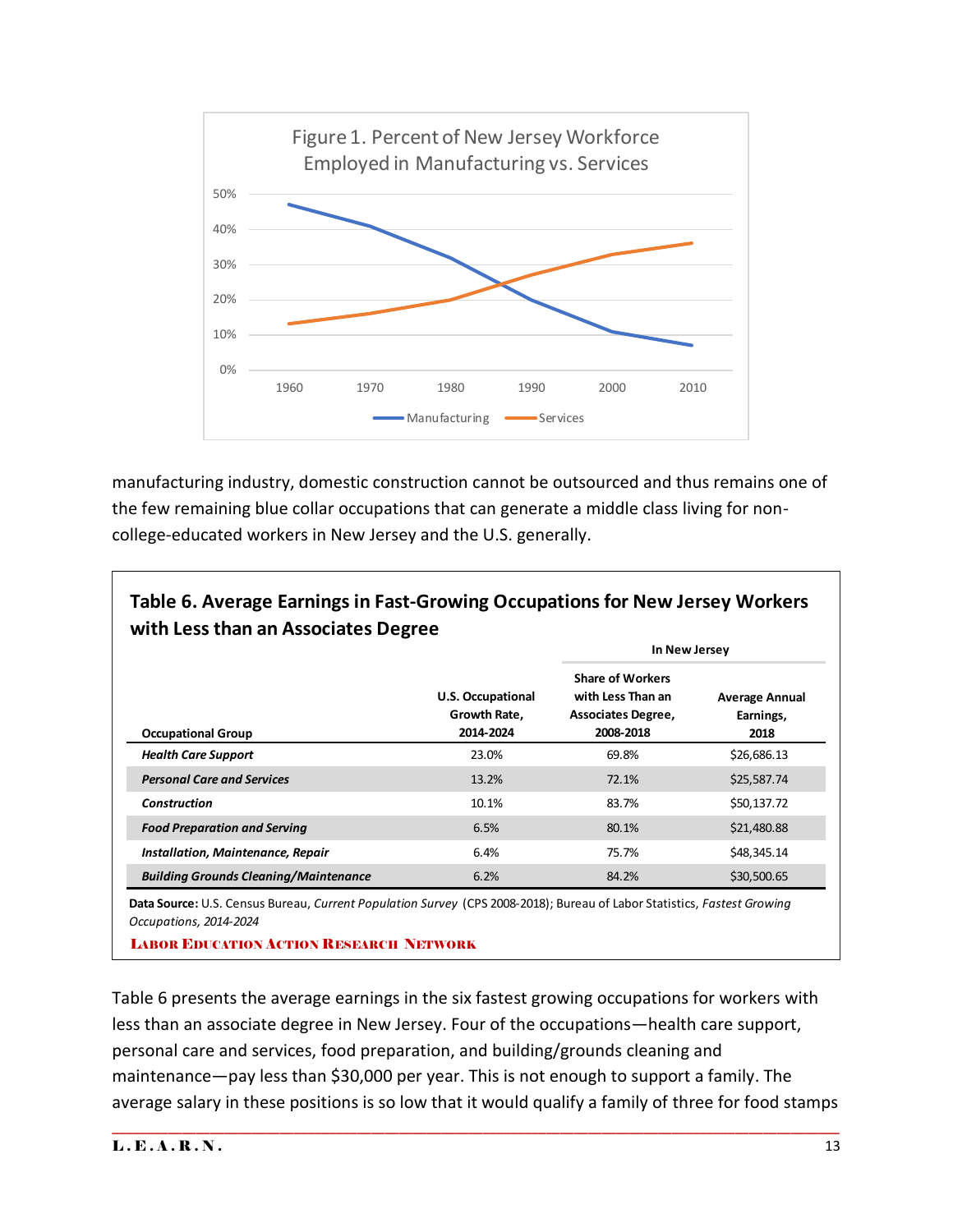in New Jersey. Only two of these fast-growing occupations—installation and maintenance (\$48, 345) and construction (\$50, 137)—can be classified as middle-class occupations that offer wages in the middle quintile of the income distribution (\$43,000-\$72,000) (U.S. Census Bureau 2015). Food preparation rests squarely in the lowest quintile of the income distribution. An individual food prep worker employed full time in New Jersey earns on average wages so low that they qualify for the federal food stamp program (benefits.gov).

With an average annual income of \$50, 137, construction is clearly the most lucrative of the fast-growing occupational categories and just one of two which provides a middle-class standard of living. The New Jersey prevailing wage law contributes to this distinction by ensuring that contractors provide workers with living wages, health insurance, and retirement benefits. Employment in these occupations is predicted to grow by 10% between 2014 and 2024, creating twenty thousand new middle-class jobs for New Jersey's blue-collar workforce.<sup>4</sup>

**Conclusion:** New Jersey's prevailing wage law ensures that workers with less than a college education have a career path which can provide living wages and a path into the middle class.

## **Fair and Local Contracting**

**Question:** What is the relationship between prevailing wage laws, fair contracting practices, and the use of in-state contractors on publicly-funded construction projects?

As discussed earlier, contractors can take either the high road or the low road to reduce the costs of their bids to compete for publicly-funded construction projects. Even one unprincipled contractor who takes the low road and engages in such unethical practices as wage theft, worker misclassification (to avoid paying into Social Security or worker compensation funds), exploitation of undocumented workers, and lax enforcement of workplace safety regulations, undermines the conditions of all (see for example: Milkman, Gonzalez, and Ikeler 2012). Fortunately, there are many contractors who abide by the law, operate in a transparent manner, and genuinely do their best to ensure their workers and customers are treated fairly. Unfortunately, public bid selection processes can favor the most unscrupulous contractors, whose ability to cut costs through the less-than upright methods described above often gives them the upper hand.

The New Jersey prevailing wage law helps to counter this advantage by taking the cost of wages out of competition in the bidding process. From the very beginning, workers are sure to be

\_\_\_\_\_\_\_\_\_\_\_\_\_\_\_\_\_\_\_\_\_\_\_\_\_\_\_\_\_\_\_\_\_\_\_\_\_\_\_\_\_\_\_\_\_\_\_\_\_\_\_\_\_\_\_\_\_\_\_\_\_\_\_\_\_\_\_\_\_\_\_\_\_\_\_\_\_\_\_\_\_\_\_\_\_\_\_\_\_\_\_\_\_\_\_\_\_\_\_\_\_\_\_\_

 $\overline{\phantom{a}}$ 

<sup>4</sup> The New Jersey construction industry currently employs 202,400 workers (*Current Population Survey* 2018)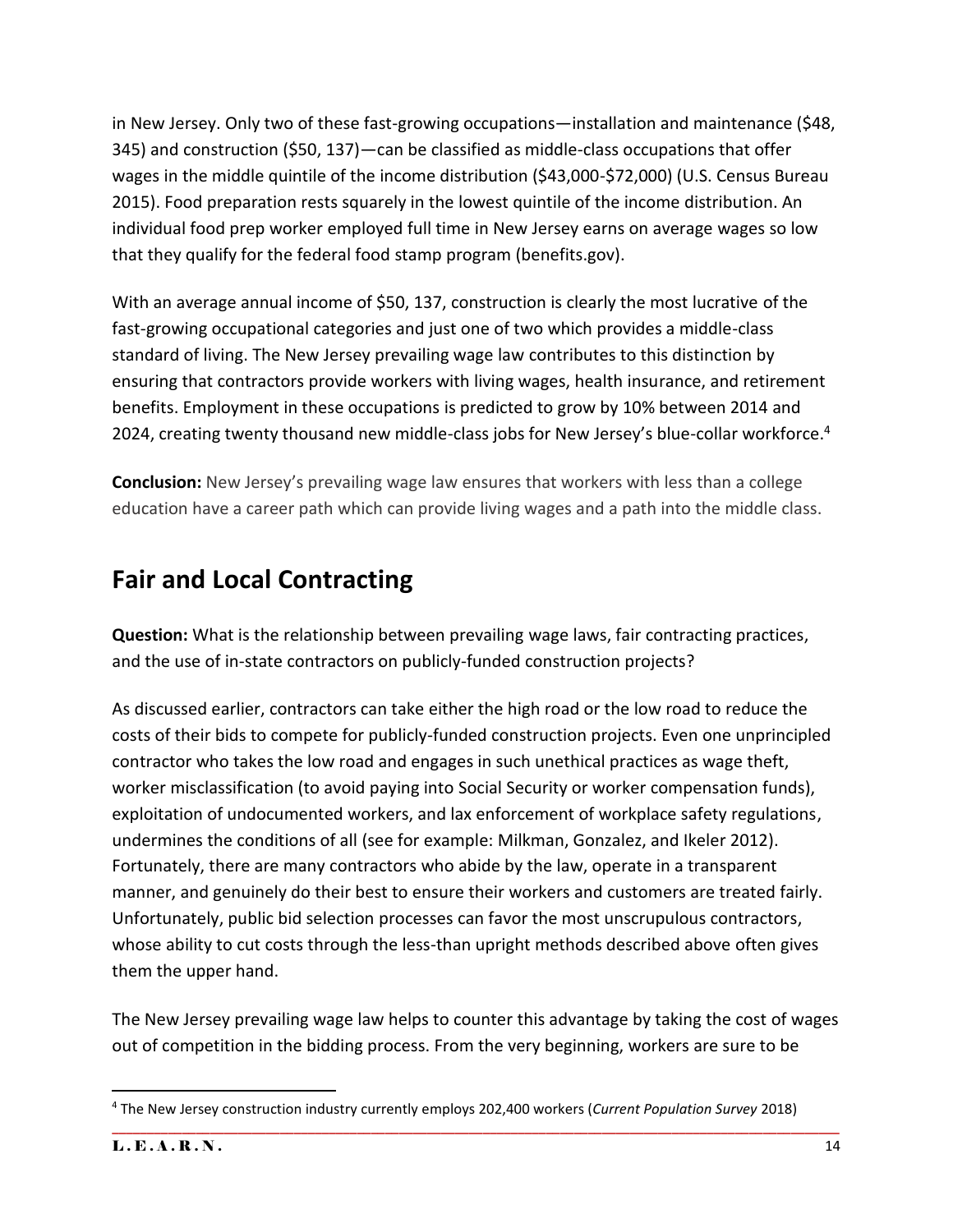properly classified, paid a fair wage with benefits, and can be secure in knowing that their workplace will be OSHA compliant. Competing contractors must prove they are the best on a set of criteria that goes beyond their ability to squeeze workers and cut corners. This fosters innovation and efficiency and rewards ethical contractors who have been playing by the rules. Further, it upholds the local and state government's moral and legal obligation to uphold labor and employment law.

In addition to creating a level playing field for ethical contractors, the prevailing wage law also offers local contractors a fair shot at winning bids against out-of-state contractors, who often bring in out-of-state workers at lower wages to do work on public projects (Duncan and Ormiston 2018). The Davis-Bacon Act of 1931 was originally advanced as a policy designed to protect local contractors and workers from being undercut by low wage, outside competitors (Gujarati 1967). Some evidence supporting this claim comes from a study by Onsarigo, et al. (2017) who reviewed 110 Ohio construction projects open to bid between 2013 and 2016. Their findings revealed that out-of-state contractors won 21% of projects not covered by prevailing wage law, but just 3% of those that were covered.

**Conclusion:** New Jersey's prevailing wage law ensures that law-abiding, local contractors have a fair shot in the bidding process for publicly-funded construction projects and that workers on these projects will be treated fairly.

## **Quality of Work and Timeliness of Completion**

**Question:** What is the relationship between New Jersey's prevailing wage law and the quality of work and timeliness of completion of construction projects?

A lack of publicly available data on the quality and timeliness of completion for construction projects has limited the ability of academic researchers to evaluate these outcomes empirically. However, Ormiston, Belman and Hinkel (2017), Philips (2014), and Kelsay (2016) infer that prevailing wage laws are likely to lead to better construction quality and greater on-time completion as result of their advantaging of high-road contractors employing highly skilled workers and the latest technologies.

**Conclusion:** New Jersey's prevailing wage law is likely to increase the quality of craftsmanship and the timeliness of completion for public construction projects.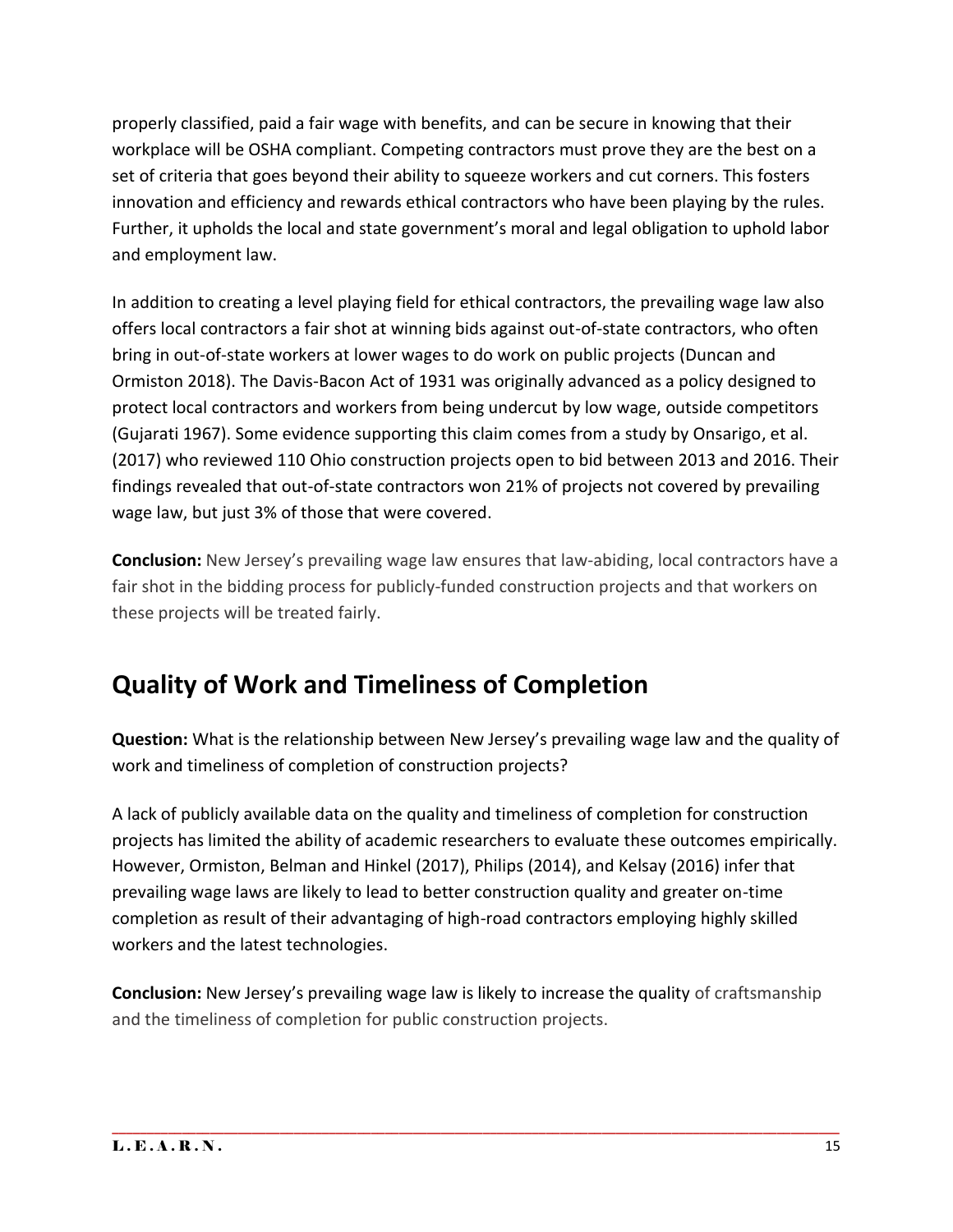### **Human Capital and Skills**

**Question:** How does New Jersey's prevailing wage law affect the skills and human capital of the state's workforce?

In addition to the wages and benefits protected by prevailing wage laws, it is also important to consider how these laws affect the acquisition of construction-related skills and add to the aggregate level of the human capital of the state workforce. Prevailing wage laws create incentives for contractors to enroll unskilled new workers in registered apprenticeship programs, many of which only require a high school diploma for admission. This is the case under the New Jersey law, which also allows contractors to compensate apprentices at a rate below the required prevailing wage. This cost incentive motivates contractors to provide opportunities for inexperienced workers to acquire the on-the-job training as well as formal apprenticeship classes required to develop into the next generation of skilled tradespersons.

Previous research by Philips et al. (1995), Philips (1998) and Bilginsoy (2005) indicates that repealing or weakening a state's prevailing wage law reduces apprenticeship opportunities which in turn reduces the overall skill level of the state's blue-collar workforce. In a time of high and rising inequality and limited middle-class job opportunities for New Jersey workers with less than a college degree, a decrease in apprenticeships would only exacerbate the problem.

**Conclusion:** New Jersey's prevailing wage law promotes the use of apprenticeship programs in the skilled trades, which increase the skills of individual workers as well as the level of human capital in the workforce overall.

## **Workplace Safety**

**Question:** What is the relationship between New Jersey's prevailing wage law and workplace safety in the state?

Previous research on workplace safety finds on average that states with strong prevailing wage laws have lower workplace injury and fatality rates. For example, Azari-Rad (2005) utilized multiple regression analysis to analyze nonfatal injury rates between 1976 and 1999 and found the rates to be 7%-10% lower in states with prevailing wage laws. Additional support comes from Dickson Quesada et al. (2013), who found that the average fatality rate in construction was 33% lower in states with prevailing wage laws compared to states that never had such a law. Philips (2014) also found that between 2009 and 2011, construction workers in states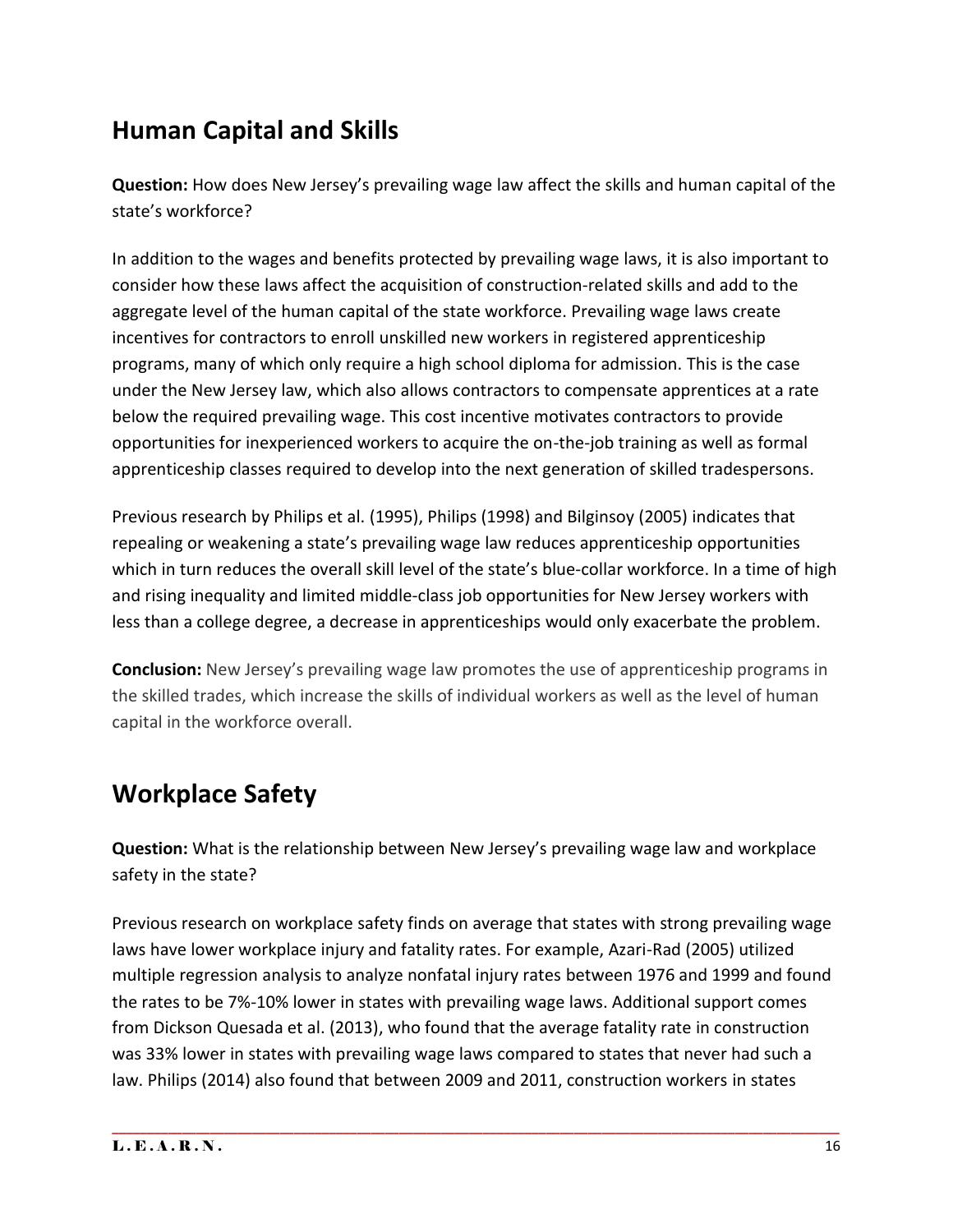without prevailing wage laws reported 12% more disabilities, such as hearing and vision loss, than their peers in states with prevailing wage laws.

As presented in Table 7, New Jersey and states with strong prevailing wage laws have experienced on average about 3.5 non-fatal injuries per 100 workers between 2013 and 2015. The rate is over 7% higher in states with weak or no prevailing wage laws. For fatal injuries, strong prevailing wage states experience on average 31% fewer deaths on the job per year. It is important to note that the estimates for non-fatal injuries are likely conservative as nonunionized worksites, more common in states without prevailing wage laws, are more likely to have weaker reporting standards. For this reason, the fatal injury rate is typically considered the more reliable measure.

| and in States with Strong and Weak Prevailing Wage Laws, 2013-2015 |               | <b>Prevailing Wage Law</b> |                 |
|--------------------------------------------------------------------|---------------|----------------------------|-----------------|
|                                                                    | New<br>Jersey | Strong/<br>Average         | Weak/<br>No Law |
| Workplace Injury Rate (per 100 workers)                            | 3.4           | 3.6                        | 3.9             |
| On-the-job Fatality Rate (per 100,000 workers)                     | 7.8           | 7.3                        | 10.7            |

# **Table 7. Annual Injury and Fatality Rate of Construction Workers in New Jersey**

Twenty percent (20%) of job-related deaths in the U.S. occur in the construction industry. Given the inherent dangers associated with construction employment, it is of critical importance that policymakers do all that is within their power to protect workers on the job. Most current prevailing wage laws do not have explicit safety requirements. The increased likelihood of unionized contractors in prevailing wage states, however, increases the incidence of workplace safety monitoring, as well as apprenticeship programs and mandatory Occupational Health and Safety Act (OSHA) trainings, which prepare workers to identify risks and work in as safe a manner as possible. Section 12:66 of New Jersey's prevailing wage law mandates that publicly funded contractors may only employ workers who have successfully completed an OSHAcertified safety training.

**Conclusion:** New Jersey's prevailing wage law mandates OSHA training for all workers on publicly financed construction projects and, like other states with strong prevailing wage laws, New Jersey has lower than average workplace injury and fatality rates.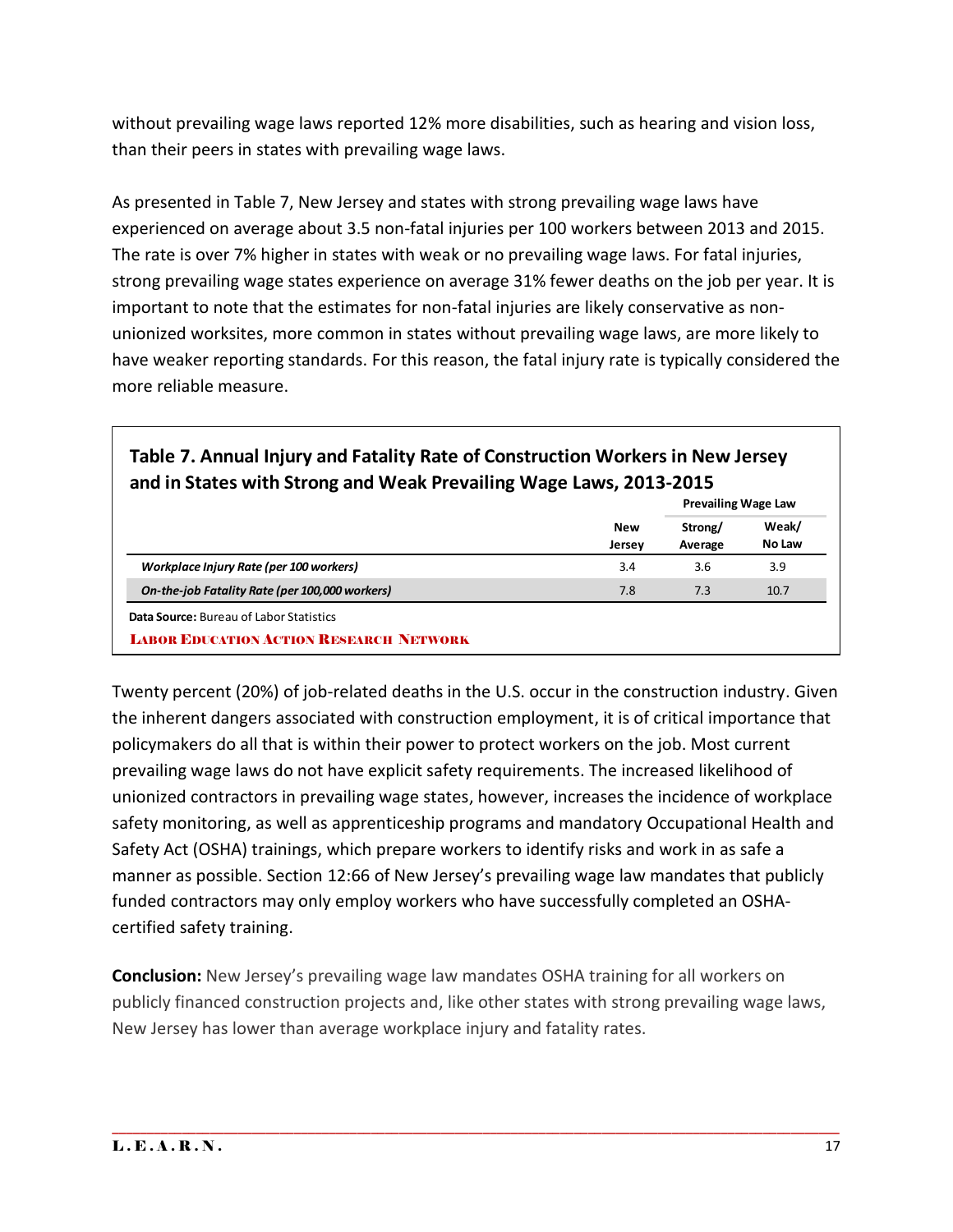# **Discussion and Conclusion**

In this working paper we have assessed 10 key aspects New Jersey's prevailing wage law: overall construction costs, wages and economic impacts, tax revenues, poverty and reliance on public assistance, healthcare and retirement, social mobility, fair and local contracting, human capital and skills, workplace safety, and quality of work and timeliness of completion. In sum, we find that the existing prevailing wage law has little or no impact on overall construction costs but is beneficial for blue-collar construction workers as well as for the state economy as a whole.

In particular, after reviewing the peer-reviewed economic research on prevailing wage laws, we find that state laws like New Jersey's do not increase the overall cost of construction projects in the state. We find that such laws do, however, have a positive effect on the wages of bluecollar construction workers, helping to make construction the highest paying blue-collar occupation in the state and contributing an additional \$138-\$276 million to the state economy each year. New Jersey's prevailing wage law also generates between \$3 million and \$6 million in additional personal tax revenue for the state each year, contributes to reduced poverty and lower levels of reliance on state subsidies, and helps to increase the percent of workers who are covered by employment-based health insurance and retirement plans.

In addition to these economic benefits, prevailing wage laws help to ensure that workers with less than a college education have a career path to the middle class. By promoting the use of apprenticeship programs in the skilled trades, the state prevailing wage law also increases the level of human capital in the workforce and likely reduces workplace injury and fatality rates.

Finally, the prevailing wage law is also a good deal for taxpayers. By ensuring that law-abiding, local contractors have a fair shot in the bidding process for publicly-funded construction projects, it increases the quality and timeliness of completion of publicly-funded projects.

To reap the economic and social benefits of the New Jersey Prevailing Wage Act in full, the law must be proactively enforced by relevant state agencies. As this study has shown, repealing the New Jersey Prevailing Wage Act would do more harm than good. It would have no discernible impact on construction costs but would reduce middle-class construction worker earnings, increase worker reliance on government assistance programs, negatively impact apprenticeship training, and hurt the market share of local contractors.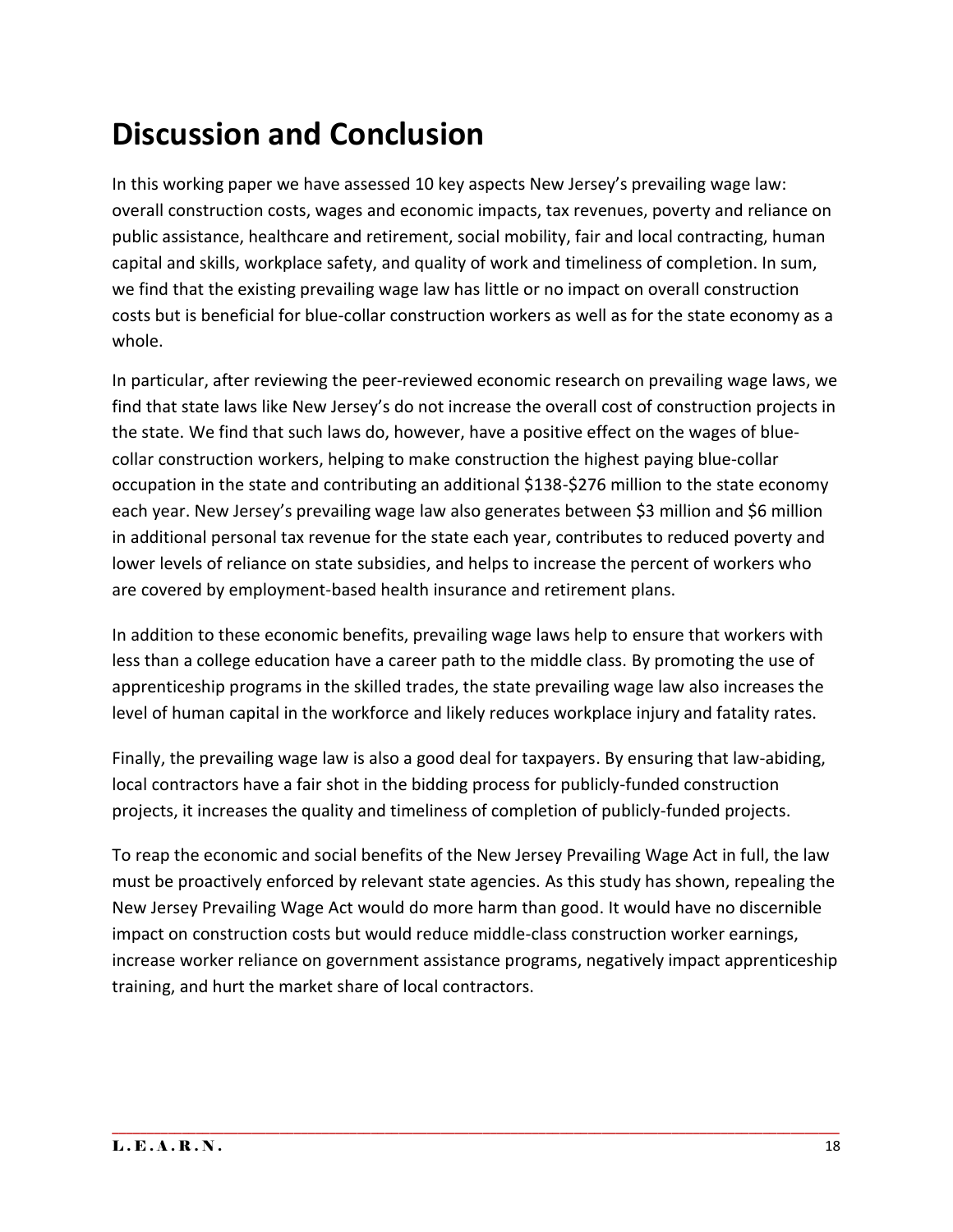## **References**

Adler, Moshe. 2007. "Dereliction of Duty: Who Enforces the Prevailing Wage Laws In New York City, Who Doesn't, and Why Does it Matter?" Working Paper, The Harry Van Arsdale Jr. Center for Labor Studies, Empire State College, SUNY.

Atalah, Alan. 2013a. "Comparison of Union and Non-Union Bids on Ohio School Facilities Commission Construction Projects." *International Journal of Economics and Management Engineering* 3:29-35.

Atalah, Alan. 2013b. "Impact of Prevailing Wages on the Cost among the Various Construction Trades." *Journal of Civil Engineering and Architecture* 7:670-676.

Azari-Rad, Hamid. 2005. "Prevailing Wage Laws and Injury Rates in Construction." In Hamid Azari-Rad, Peter Philips, and Mark Prus (Eds.), The Economics of Prevailing Wage Laws, pp. 169–187. Aldershot, UK: Ashgate.

Azari-Rad, Hamid, Peter Philips, and Mark Prus. 2002. "Making Hay When It Rains: The Effect Prevailing Wage Regulations, Scale Economies, Seasonal, Cyclical and Local Business Patterns Have On School Construction Costs." *Journal of Education Finance* 27:997-1012.

Azari-Rad, Hamid, Peter Philips, and Mark Prus. 2003 'State Prevailing Wage Laws and School Construction Costs.' *Industrial Relations* 42:445-457.

Belman, Dale. 2005. "Prevailing Wage Laws, Unions, and Minority Employment in Construction." In Hamid Azari-Rad, Peter Philips, and Mark Prus (Eds.), The Economics of Prevailing Wage Laws, pp. 101–119. Aldershot, UK: Ashgate.

Bilginsoy, Cihan. 2005. "Wage Regulation and Training: The Impact of State Prevailing Wage Laws on Apprenticeship," in Hamid Azari-Rad, Peter Philips and Mark J. Prus (eds.) The Economics of Prevailing Wage Laws, pp. 149-168. Aldershot, UK: Ashgate.

Bilginsoy, Cihan and Peter Philips. 2000. 'Prevailing Wage Regulations and School Construction Costs: Evidence from British Columbia." *Journal of Education Finance* 24:415-432.

Bureau of Labor Statistics. 2018. Current Employment Statistics.

Census Bureau of the United States. 2018. *Current Population Survey*.

Close, Kerry. 2016. "The 1% Pocketed 85% of Post-Recession Income Growth." *Time Magazine*, June 16. Mangan, Dan. 2013. "Medical Bills are the Biggest Cause of Bankruptcies: Study." *Forbes Magazine*, June 25.

Dickson Quesada, Allison, Frank Manzo, Dale Belman, and Robert Bruno. 2013. "A Weakened State: The Economic and Social Impacts of Repeal of the Prevailing Law in Illinois." Labor Education Program, School of Labor and Employment Relations, University of Illinois at Urbana-Champaign. https://ler.illinois.edu/wp-content/uploads/2015/01/PWL\_policy-brief\_spreads041.pdf.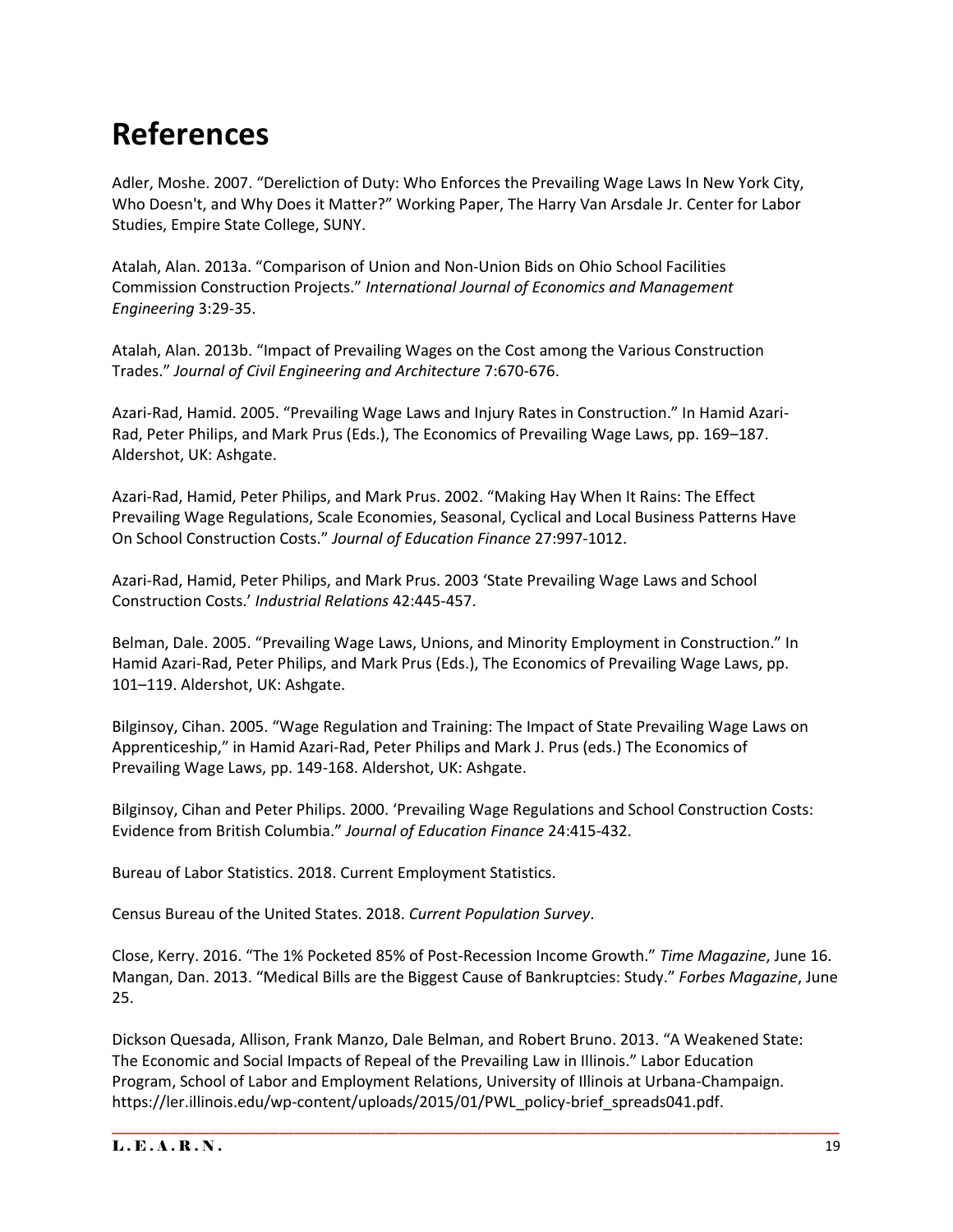Duncan, Kevin. 2015a. "The Effect of Federal Davis-Bacon and Disadvantaged Business Enterprise Regulations on Highway Maintenance Costs." *Industrial and Labor Relations Review* 68:212-237.

Duncan, Kevin. 2015b. "Do Federal Davis-Bacon and Disadvantaged Business Enterprise Regulations Affect Aggressive Bidding? Evidence from Highway Procurement Auction," *Journal of Public Procurement* 15:291-316.

Duncan, Kevin, and Russell Ormiston. 2017. "Prevailing Wage Laws: What Do We Know?" Institute for Construction Economic Research Working Paper. http://iceres.org/wp-content/uploads/ 2014/10/prevailing-wage-review-duncan-ormiston.pdf.

Duncan, Kevin, Peter Philips, and Mark Prus. 2014. "Prevailing Wage Regulations and School Construction Costs: Cumulative Evidence from British Columbia." *Industrial Relations* 53:593-616.

Dunn, Sarah, John Quigley, and Larry Rosenthal. 2005. "The Effects of Prevailing Wage Regulations on the Cost of Low-Income Housing," *Industrial and Labor Relations Review* 59:141-157.

Gardner, Kent, and Rochelle Ruffer. 2008. "Prevailing Wage in New York State." Published by the Center for Governmental Research.

Gordon, David. 1996. Fat and Mean: The Corporate Squeeze of Working Americans and the Myth of Managerial "Downsizing." New York: Free Press.

Gujarati, Damodar. 1967. "The Prevailing Wage Law in the USA," *Indian Journal of Industrial Relations* 2:514-520.

Kelsay, Michael. 2016. "The Adverse Economic Impact from Repeal of the Prevailing Wage Law in Missouri." http://www.faircontracting.org/PDFs/prevailing\_wages/ The%20Adverse%20Economic%20Impact%20from%20Repeal%20of%20the%20Prevailing%20Wage%20L aw%20in%20Missouri.

Kessler, Daniel and Lawrence Katz. 2001. "Prevailing Wage Laws and Construction Labor Markets," *Industrial and Labor Relations Review* 54:259-274.

Kim, Jaewhan, Chang Kuo-Liang, and Peter Philips. 2012. "The Effect of Prevailing Wage Requirements on Contractor Bid Participation and Behavior: A Comparison of Palo Alto, California with Four Nearby Prevailing Wage Municipalities." *Industrial Relations* 51:874-891.

Maiti, Abhradeep, and Debarshi Indra. 2016. "Regional Variations in Labor Demand Elasticity: Evidence from U.S. Counties." *Journal of Regional Science* 56:635-658.

Milkman, Ruth, Ana Luz Gonzalez, and Peter Ikeler. 2012. "Wage and Hour Violationsin Urban Labour Markets: A Comparison of Los Angeles, New York and Chicago." *Industrial Relations Journal* 43: 378-398.

Onsarigo, Lameck, Alan Atalah, Frank Manzo IV, and Kevin Duncan. 2017. "The Economic, Fiscal, and Social Effects of Ohio's Prevailing Wage Law." https://midwestepi.files.wordpress.com/ 2016/05/bowling-green-su-kent-state-ohio-pw-study-4-10-17.pdf.